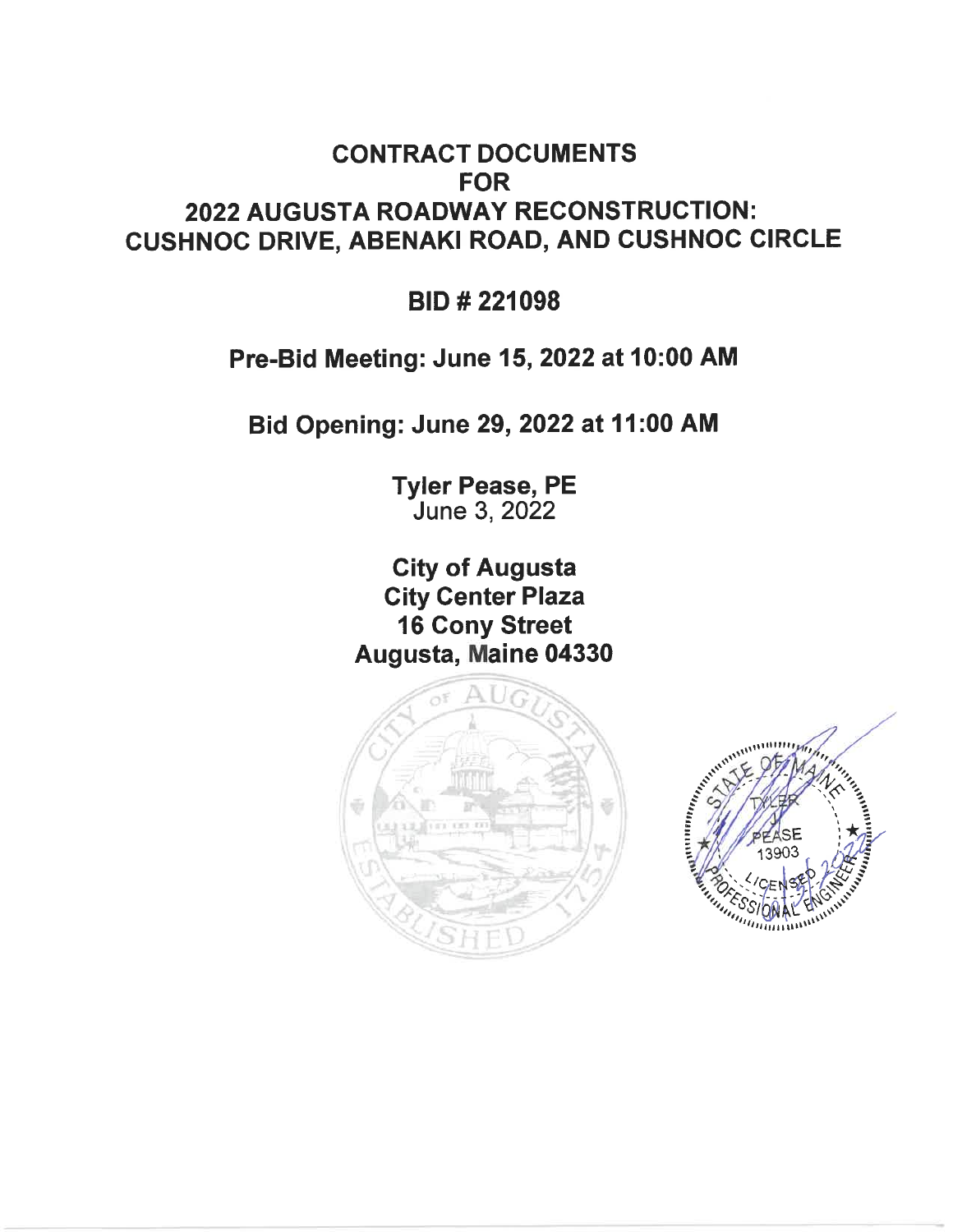## CITY OF AUGUSTA, MAINE NOTICE TO CONTRACTORS 2022 Augusta Roadway Reconstruction

The City of Augusta will receive sealed proposals for 2022 Augusta Roadway Reconstruction as described in the Contract documents. Proposals shall be publicly opened and read aloud at City Center Plaza, 16 Cony Street, Augusta, Maine 04330 at 11:00 AM prevailing local time on June 29, 2022. Bids will be accepted from all qualified bidders. The lowest responsive bidder must have successfully completed a similar project matching this project scope in order to be considered for the award of the bid.

The work to be done under this contract consists of the following:

- Reconstruction of Cushnoc Drive, Abenaki Road, and Cushnoc Circle in accordance with the Contract Plans and these Specifications.
- Utility Work on Cushnoc Drive, Abenaki Road, and Cushnoc Circle in accordance with the Contract Plans and these Specifications.
- Any other work described in the Contract documents.

Bid documents may be viewed and downloaded from the City of Augusta website at the following link: http://www.augustamaine.gov/businesses/city\_government/. To request paper copies of plans and/or the bid book, contact Tyler Pease (tyler.pease@augustamaine.gov) to make arrangements to obtain the documents.

Each proposal must be provided on the blank forms provided. The Bidder shall include a project schedule and narrative of how they plan to complete the project with an assumed award date of July 8, 2022. The completion date on the Bidder's schedule will become the project completion date, adjusted for when the Contract is signed. Bid bonds and performance bonds will be required on all bids in excess of \$50,000.

This Contract is subject to all applicable Federal Laws.

No proposal may be withdrawn within sixty (60) days after date of opening thereof. The right is reserved to waive any informality in proposal received. Award of the contract will be based on an evaluation of the total unit price base bid, construction narrative, and proposed schedule. The right is hereby reserved by the Owner to reject any or all bids, and to accept any bid that it may deem to be in the best interest of the City.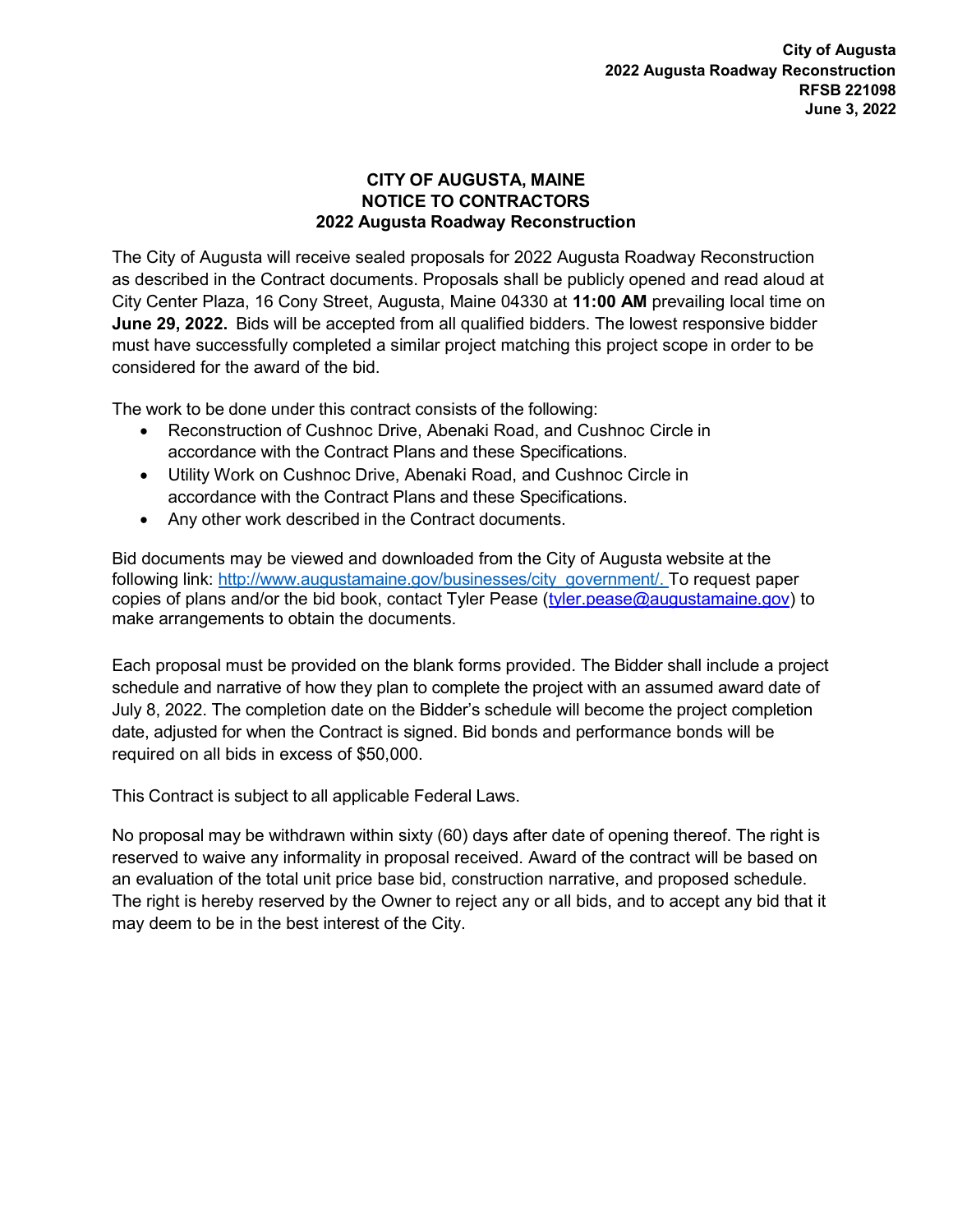## BIDDER INFORMATION

- 1. This project is administered by the City of Augusta. The City shall have the right and authority to determine the acceptability of work and materials in progress or completed. The City shall have the right to reject any work or materials which do not conform, in its sole opinion, to the plans and specifications or for this project.
- 2. The Contractor shall abide by the State of Maine Department of Transportation's Standard Specifications and Standard Details, dated March 2020. They shall also abide by any published modifications by the State of Maine. Standard Specifications referenced in the following supplemental specifications and special provisions refer to these documents. Any reference to older versions shall be understood to mean this version.
- 3. The City of Augusta's Technical Standards shall apply to this contract, as applicable.
- 4. In the case of any conflicts between the contract documents, the following shall be considered the order of prevalence, with each item superseding the item listed before, as applicable:
	- a. MaineDOT Standard Specifications and Standard Details
	- b. City of Augusta's Technical Standards
	- c. General Notes
	- d. Construction Notes
	- e. Contract Plans
	- f. Contract Specifications
- 5. All references in the Standard Specifications to the Commissioner, Department, Engineer, Inspector, Resident Engineers, Construction Manager, the State, or similar terms indicating authority over the project shall be interpreted for purposes of this contract to include the City of Augusta and its authorized agents and employees.
- 6. Indemnifications of the Maine Department of Transportation in the Standard Specifications shall be expressly interpreted for purposes of this contract to include the City of Augusta and their authorized agents and employees.
- 7. It is the responsibility of the Contractor to obtain the "State of Maine Department of Transportation, Standard Specifications, Revision of March 2020" with updates and the "State of Maine Department of Transportation, Standard Details for Highways and Bridges, March 2020" with updates at the expense of the Contractor, and to be fully knowledgeable of the requirements of these publications before submitting a bid for the proposed work. These publications are available for purchase from the Maine Department of Transportation, 16 State House Station, Augusta, Maine, 04333-0016, price \$10 [\$15 by mail], and Standard Details, March 2020 Edition, price \$10 [\$15 by mail]. They also may be purchased by telephone at (207) 624-3536 between the hours of 8:00 AM to 4:30 PM. Standard Detail updates can be found at http://www.maine.gov/mdot/contractors/publications.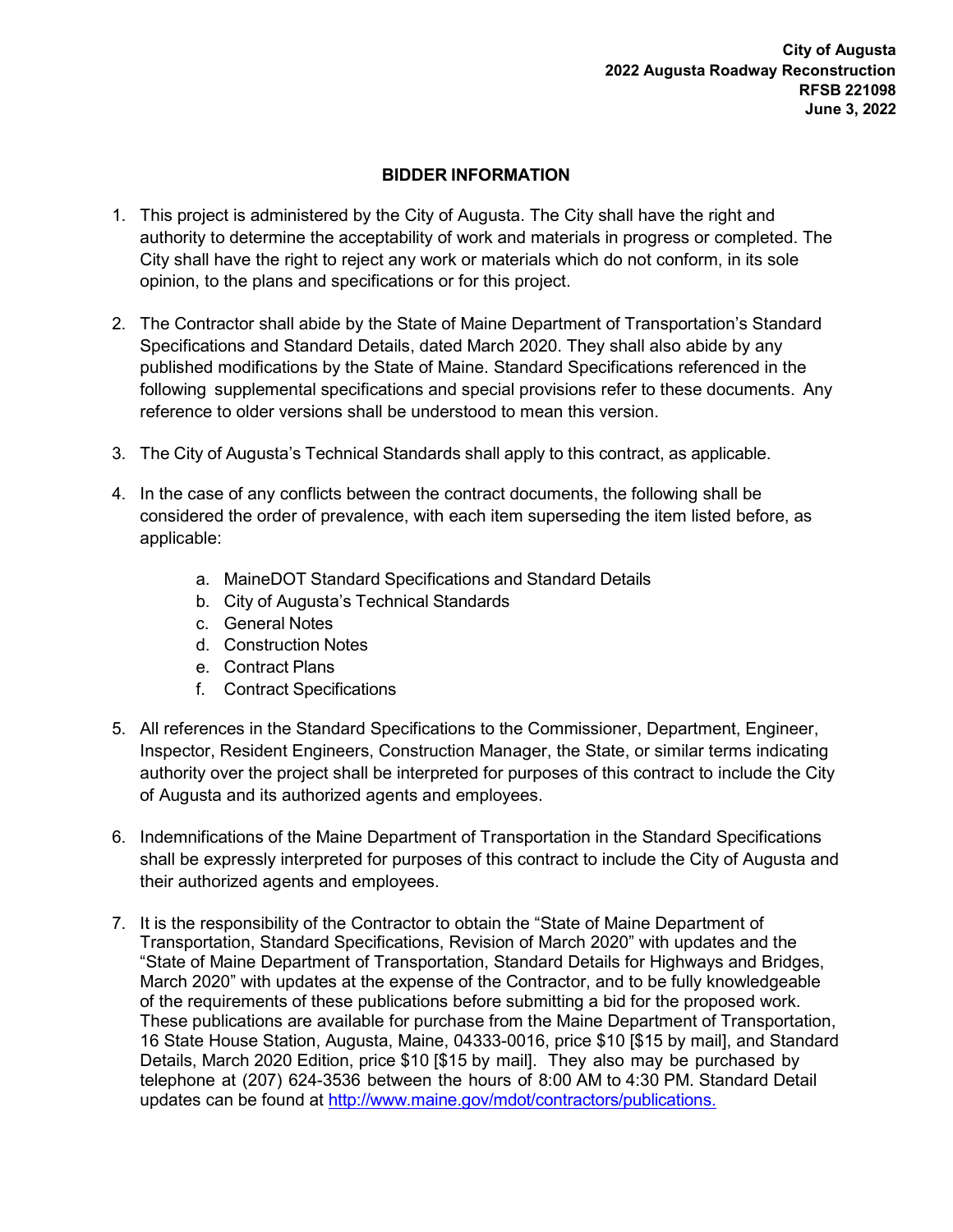- 8. This is to notify the bidder that, if the bid price submitted with this proposal appears to be extremely low or high compared to the estimated cost of performing the work, the bidder will be asked to explain in writing how the work in question is to be performed at price or prices bid before a decision is made by the City of Augusta to award a contract or reject the bid.
- 9. The City of Augusta reserves the right to reject any bids for reasons including, but not limited to, incomplete submissions, errors or omissions in submissions, nonconformance to bonding requirements, or cost. The City may accept any bid that it may deem to be in the best interest of the City.
- 10. Availability of Documents: Bid Documents are available to view and download from the City of Augusta website at http://www.augustamaine.gov/businesses/city\_government/. Bid documents are made available only for the purpose of obtaining offers for this Project. Their use does not grant a license for other purposes.
- 11. Examination of Documents: Upon receipt of Bid Documents please verify that the documents are complete and immediately notify the Engineer upon finding discrepancies or omissions in Bid Documents.
- 12. Inquiries and Addenda: Direct questions by email to Tyler Pease, PE, City Engineer, City of Augusta Email: tyler.pease@augustamaine.gov
- 13. Verbal answers are not binding on any party. All questions must be received by 4:00 PM on June 22, 2022. Replies will be made by Addenda. Addenda will be issued to known Bidders and posted on the website. Addenda become part of the Bid Documents. No addenda will be issued after close of business on June 24, 2022. Bidders shall acknowledge the addenda on the Bid Proposal.
- 14. Dates:

Pre-Bid Meeting Date: June 15, 2022 Bid Opening Date: June 29, 2022 Completion Date: September 30, 2023, or as specified in Bidder's schedule.

- 15. Bonding: Liquidated Damages: Per MaineDOT Standard Specifications Bonds Required: -Bid Bonds: 5% of bid price for all bids in excess of \$50,000 -Performance and Surety Bonds: 100% of bid price for all bids in excess of \$50,000
- 16. Pre-Bid Meeting: A mandatory pre-bid meeting will be held at Augusta City Center on June 15, 2022 at 10:00 AM in Conference Room A. Bids will be accepted only from those present at the pre-bid meeting.
- 17. Acceptance of Offer: The Contract will be awarded based on an evaluation of the total unit price base bid, construction narrative, and schedule from a responsible and qualified bidder.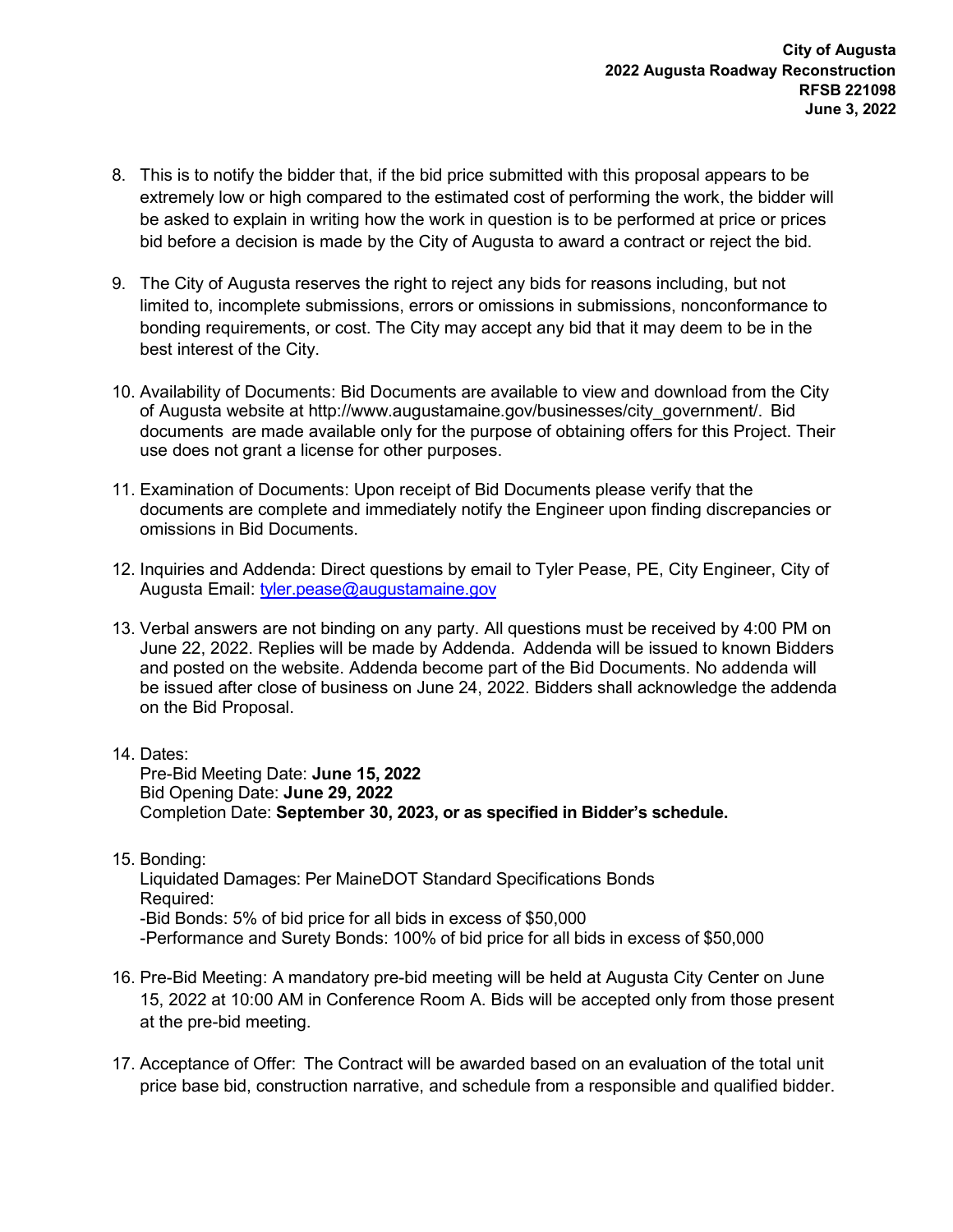## CONSTRUCTION NOTES:

- 1. Items 615-619 shall be used to repair all slopes impacted by the work, as shown on the Contract Plans. Any material required to repair areas damaged by the Contractor's equipment, operation, or personnel will not be measured for payment.
- 2. Items 629-631 shall be used only as directed by the City of Augusta.
- 3. The City is not specifying what, if any, work is required in 2022. All work in 2022 shall be completed by November 5, 2022, with any preceding applicable pavement deadlines remaining in effect. Utility trenches shall be stabilized and paved in accordance with the Contract Documents. Any roadwork shall be completed to include base paving and curbing in rebuilt sections of road and shall include both sides of the road. Driveway transitions may be temporary. All temporary pavement and incomplete work shall be maintained by the contractor throughout winter suspension. No separate payment will be made for winter stabilization or maintenance unless otherwise specified in the Contract Documents. Surface pavement shall be placed in a manner that there will be no transverse joints in the pavement.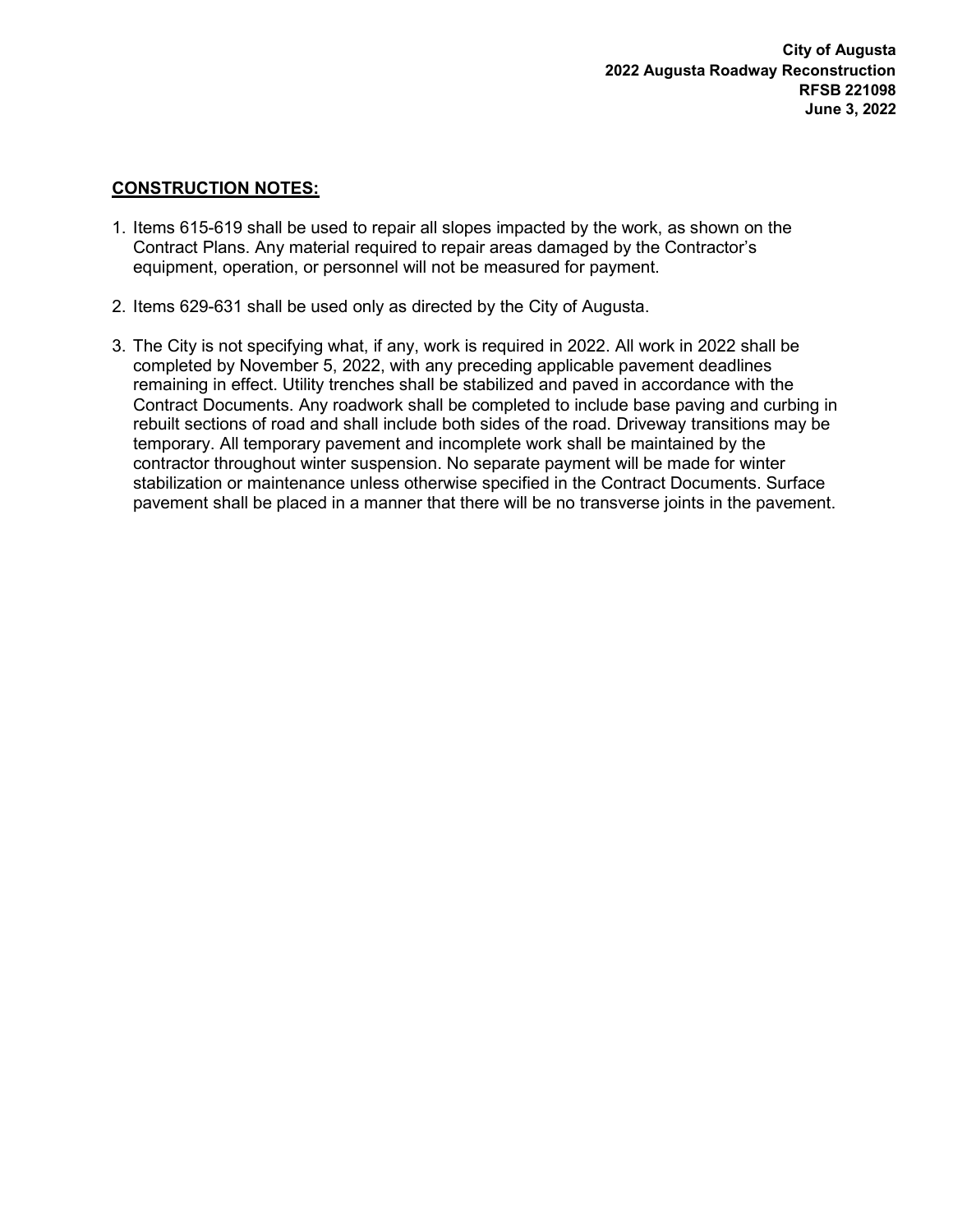## BIDDING INSTRUCTIONS

FOR ALL PROJECTS:

- 1. Use pen and ink to complete all paper Bids.
- 2. As a minimum, the following must be received prior to the time of Bid opening: a copy of the Notice to Contractors, b) the completed Acknowledgement of Bid Amendments form, c) the completed Schedule of Items, d) any other certifications or Bid requirements listed in the Bid documents as due by Bid opening, e) proposed project schedule.
- 3. Include prices for all items in the Schedule of Items
- 4. Bid Guaranty acceptable forms are:
	- a) A properly completed and signed bid bond for 5% of the bid amount
	- b) An official bank check, cashier's check, certified check, US postal money order, or negotiable certificate of deposit for 5% of the bid amount

## **NOTICE**

Interested parties will be responsible for reviewing the Bid Amendments and acknowledging receipt and incorporating those Bid Amendments in their bids using the Acknowledgement of Bid Amendment form.

For security and other reasons, all Bid Packages which are mailed shall be provided in double envelopes. The inner envelope shall have the following information provided on it:

- BID ENCLOSED DO NOT OPEN
- RFSB Number
- Date of Bid Opening
- Name of Contractor with mailing address and telephone number

Hand-carried bids may be sealed in a single envelope with the above information written on it.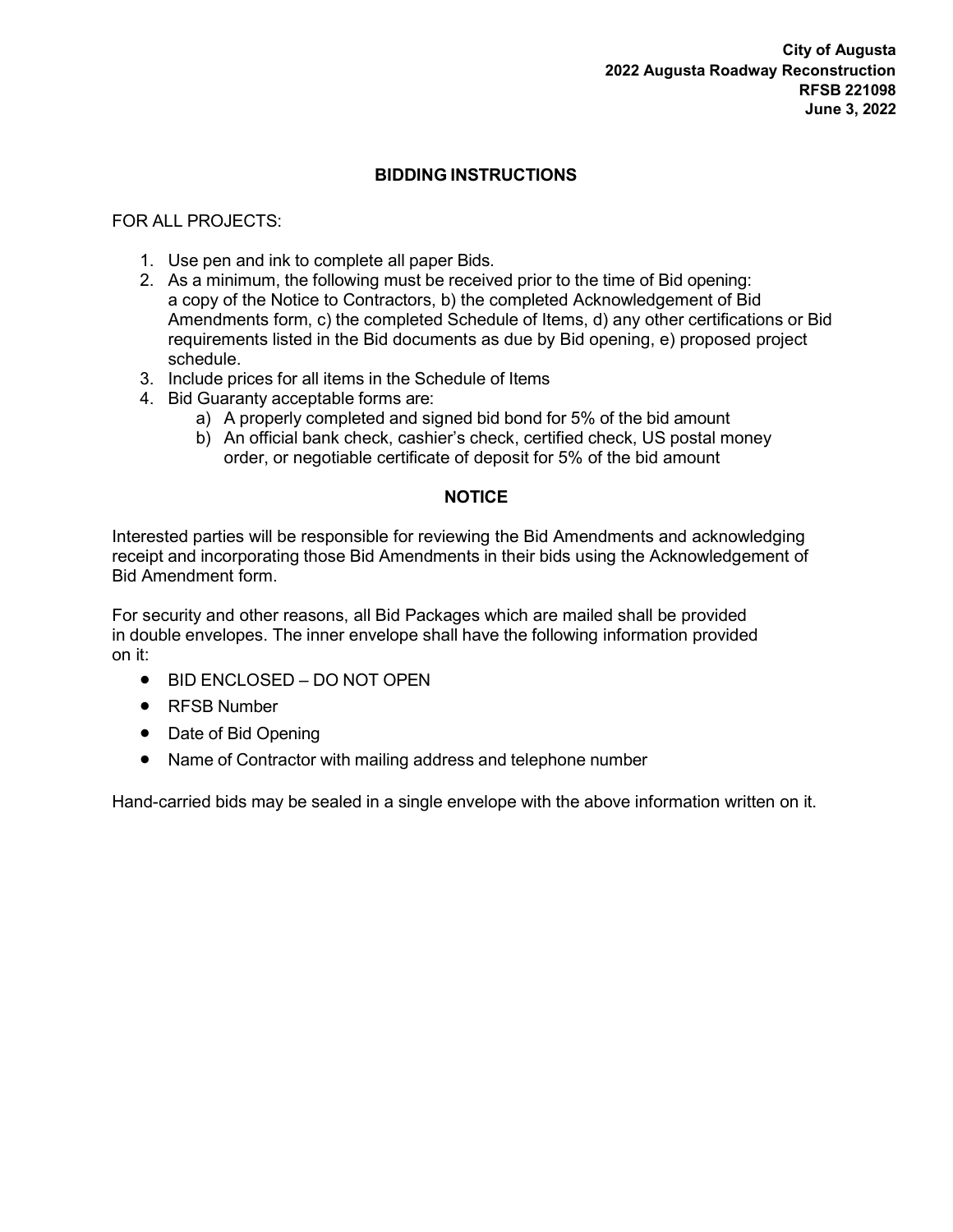#### City of Augusta 2022 Augusta Roadway Reconstruction RFSB 221098 June 3, 2022

## **NOTICE**

Bidders:

Please use the attached "Request for Information" form when submitting questions concerning specific Contracts that have been advertised for Bid, include additional numbered pages as required. RFI's may emailed to tyler.pease@augustamaine.gov.

This is the only allowable mechanism for answering Project specific questions. The City of Augusta will not be bound to any answers to Project specific questions received during the Bidding phase through other processes.

When submitting RFIs by Email, please follow the same guidelines as stated on the "request for Information" form and include the word "RFI" along with the Project name and Identification number in the subject line.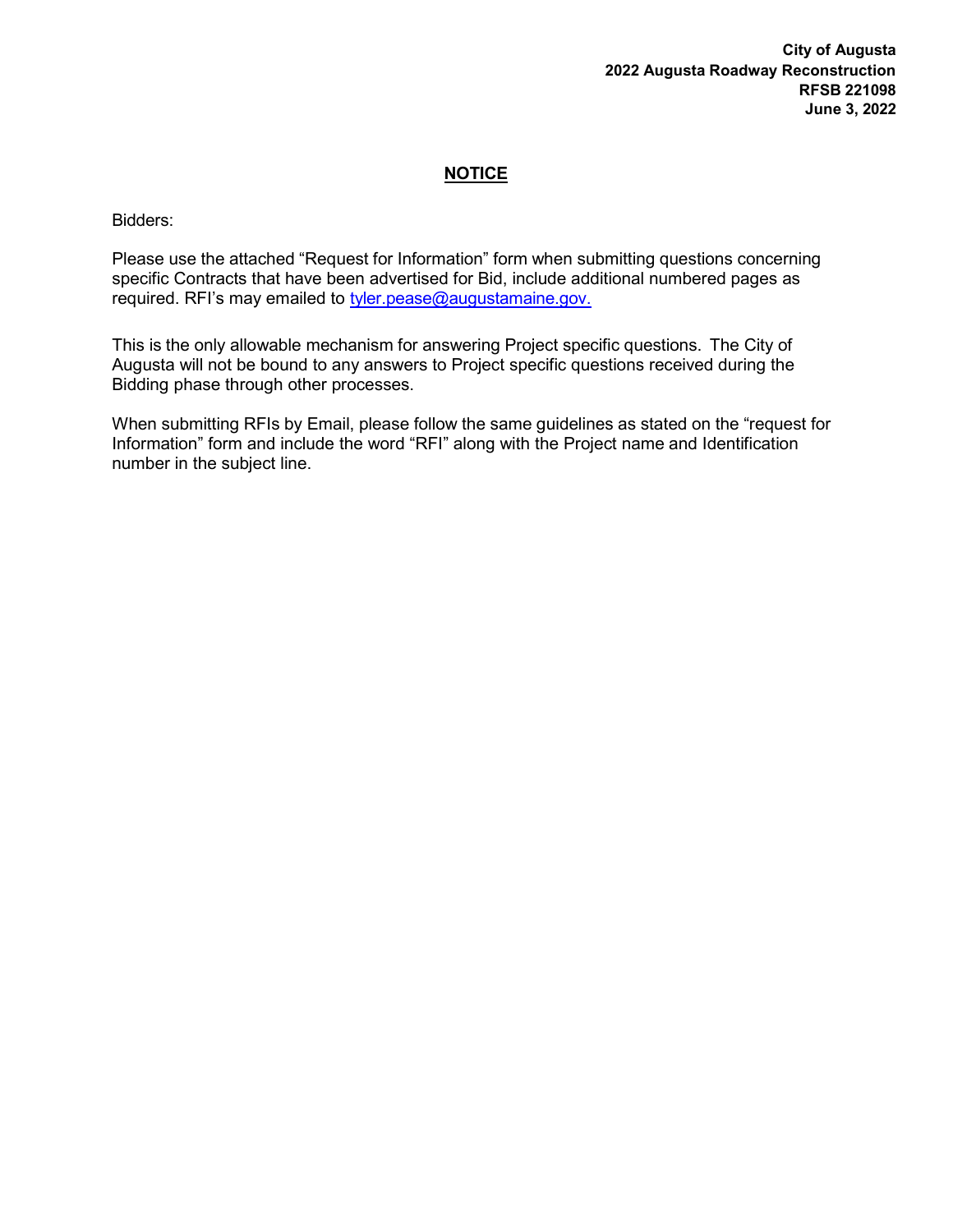City of Augusta 2022 Augusta Roadway Reconstruction RFSB 221098 June 3, 2022

|             |                                                                                                                                                                                                                                      | City of Augusta<br><b>Bureau of Engineering</b>                                                                | <b>RFI No:</b> __________                                                         |  |
|-------------|--------------------------------------------------------------------------------------------------------------------------------------------------------------------------------------------------------------------------------------|----------------------------------------------------------------------------------------------------------------|-----------------------------------------------------------------------------------|--|
|             | <b>REQUEST FOR INFORMATION</b>                                                                                                                                                                                                       |                                                                                                                |                                                                                   |  |
|             |                                                                                                                                                                                                                                      |                                                                                                                |                                                                                   |  |
|             |                                                                                                                                                                                                                                      |                                                                                                                |                                                                                   |  |
|             | Question(s): <u>contract and a series of the series of the series of the series of the series of the series of the series of the series of the series of the series of the series of the series of the series of the series of t</u> |                                                                                                                |                                                                                   |  |
|             |                                                                                                                                                                                                                                      |                                                                                                                |                                                                                   |  |
|             |                                                                                                                                                                                                                                      |                                                                                                                |                                                                                   |  |
|             |                                                                                                                                                                                                                                      |                                                                                                                | ,我们也不能在这里的人,我们也不能在这里的人,我们也不能在这里的人,我们也不能在这里的人,我们也不能在这里的人,我们也不能在这里的人,我们也不能在这里的人,我们也 |  |
|             |                                                                                                                                                                                                                                      |                                                                                                                |                                                                                   |  |
|             |                                                                                                                                                                                                                                      |                                                                                                                |                                                                                   |  |
|             |                                                                                                                                                                                                                                      |                                                                                                                |                                                                                   |  |
| Request by: |                                                                                                                                                                                                                                      | Phone: (_____) ________________                                                                                |                                                                                   |  |
|             |                                                                                                                                                                                                                                      | Email: Maria Maria Maria Maria Maria Maria Maria Maria Maria Maria Maria Maria Maria Maria Maria Maria Maria M |                                                                                   |  |

Complete the form and email to tyler.pease@augustamaine.gov. Please include the word "RFI" along with the Project Name and Bid Number in the Subject line.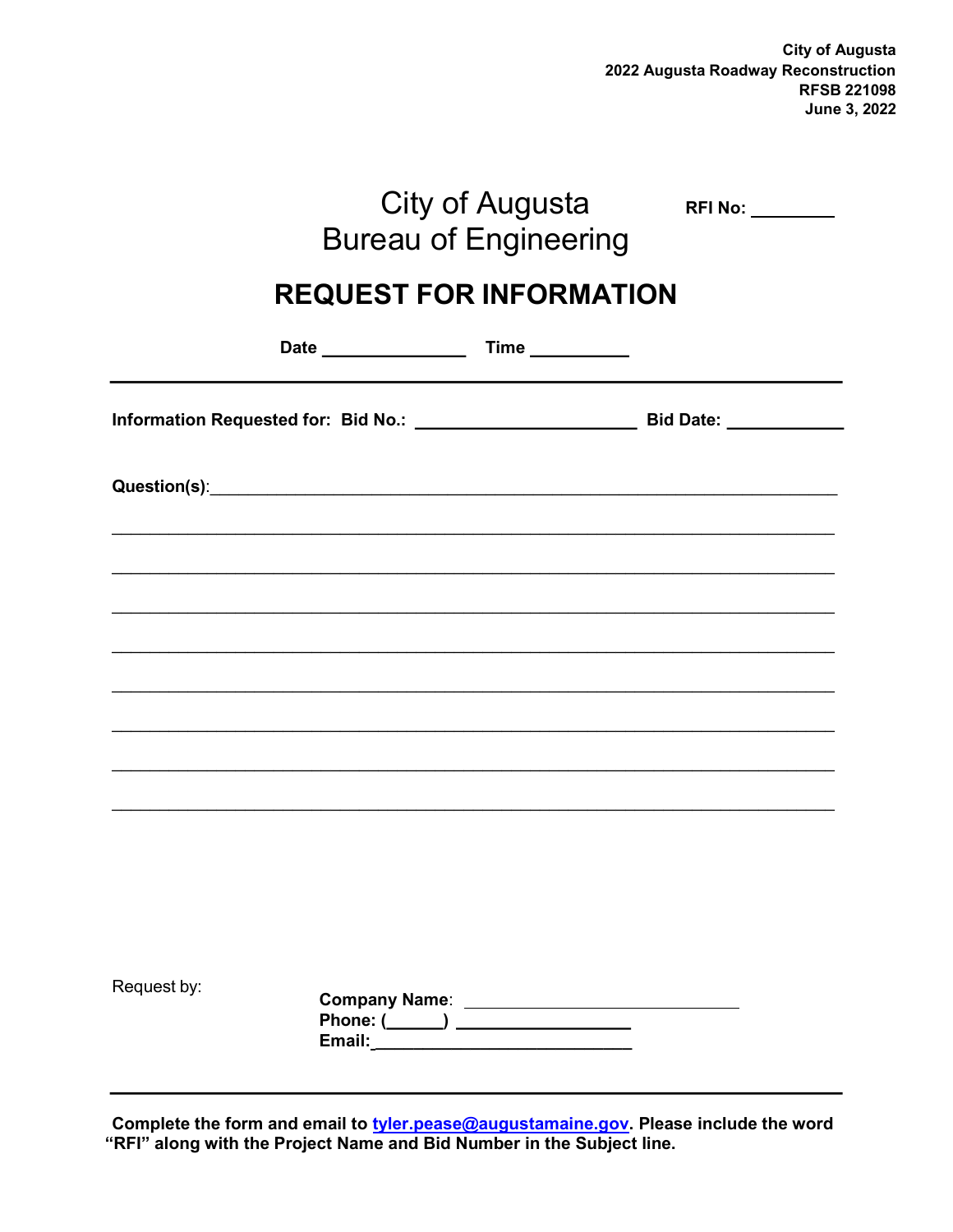## CONTRACTOR BID PROPOSAL FOR 2022 Roadway Reconstruction

- 1. The undersigned BIDDER proposes and agrees that if this Bid is accepted, to enter into an Agreement in the form included in the Contract Documents to complete all Work as specified or indicated in the Contract Documents (including the plans and specifications) for the Contract Price and within the Contract time indicated in this Bid and in accordance with the Contract Documents.
- 2. BIDDER accepts all of the terms and conditions of the Instructions to Bidders. This Bid will remain open for sixty days after the day of Bid opening. BIDDER will sign the agreement and submit the Contract Security, and other documents required by the Contract documents within fifteen days after the date of OWNER'S Notice of Award.
- 3. In submitting this Bid, BIDDER represents, as more fully set forth in the agreement, that:
	- a. BIDDER has examined copies of all the Contract Documents and all of the Following Addenda:

| Addendum # | Date |
|------------|------|
| Addendum # | Date |
| Addendum # | Date |
| Addendum # | Date |

(receipt of all of which is hereby acknowledged) and also copies of the Notice to Contractors and the Instructions to Bidders;

- b. BIDDER has examined the site and locality where the Work is to be performed, the legal requirements (federal, state, and local laws, ordinances, rules and regulations) and the conditions affecting cost, progress or performance of the Work and has made such independent investigations as BIDDER deems necessary;
- c. This Bid is genuine and not made in the interest of or on behalf of any undisclosed person, firm, or corporation and is submitted in conformity with any agreement or rules of any group, association, organization or corporation; BIDDER has not directly or indirectly induced or solicited any other BIDDER to submit a false or sham Bid; BIDDER has not solicited or induced any person, firm or a corporation to refrain from bidding; and BIDDER has not sought by collusion to obtain for himself any advantage over any other BIDDER or over OWNER. Bidder has provided a balanced bid between items and funding source groups of items.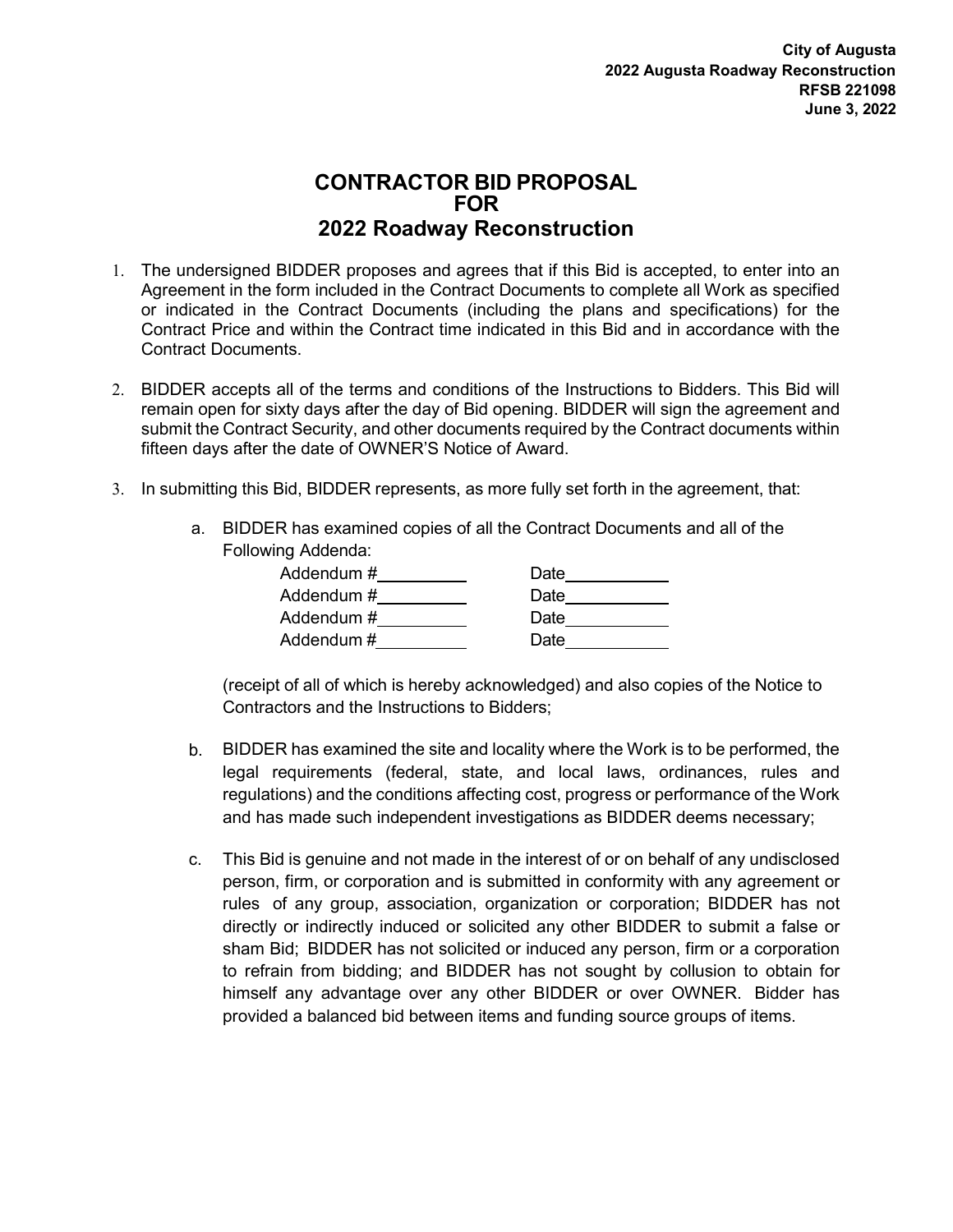City of Augusta 2022 Augusta Roadway Reconstruction RFSB 221098 June 3, 2022

## BID PROPOSAL

| Proposal of |          |  |
|-------------|----------|--|
|             | Name     |  |
| Tel.No.:    | Address: |  |
|             |          |  |
|             |          |  |

Email Address

## (PLEASE WRITE OR PRINT LEGIBLY)

The name and address shown on the above lines shall be the official name and address of the person, partnership or corporation submitting this bid and must agree with the "Signature of Bidder" in the case of an individual; the "Name of Firm or Partnership" in the case of a firm or partnership; the "Name of Corporation" in the case of a corporation.

## SUMMARY OF SECTIONS:

| Section | Description                                                   | Schedule<br>Attached?<br>(Y/N)  | Total |
|---------|---------------------------------------------------------------|---------------------------------|-------|
|         | Cushnoc Dr, Abenaki Rd,<br>and Cushnoc Cir.<br>Reconstruction |                                 |       |
| 2       | Cushnoc Dr, Abenaki Rd,<br>and Cushnoc Cir. Utility<br>Work   |                                 |       |
|         |                                                               | <b>PROJECT</b><br><b>TOTAL:</b> |       |

Note: Items with quantities in parentheses will be paid as a lump sum. Quantities shown are intended only to assist in the estimation of the Work.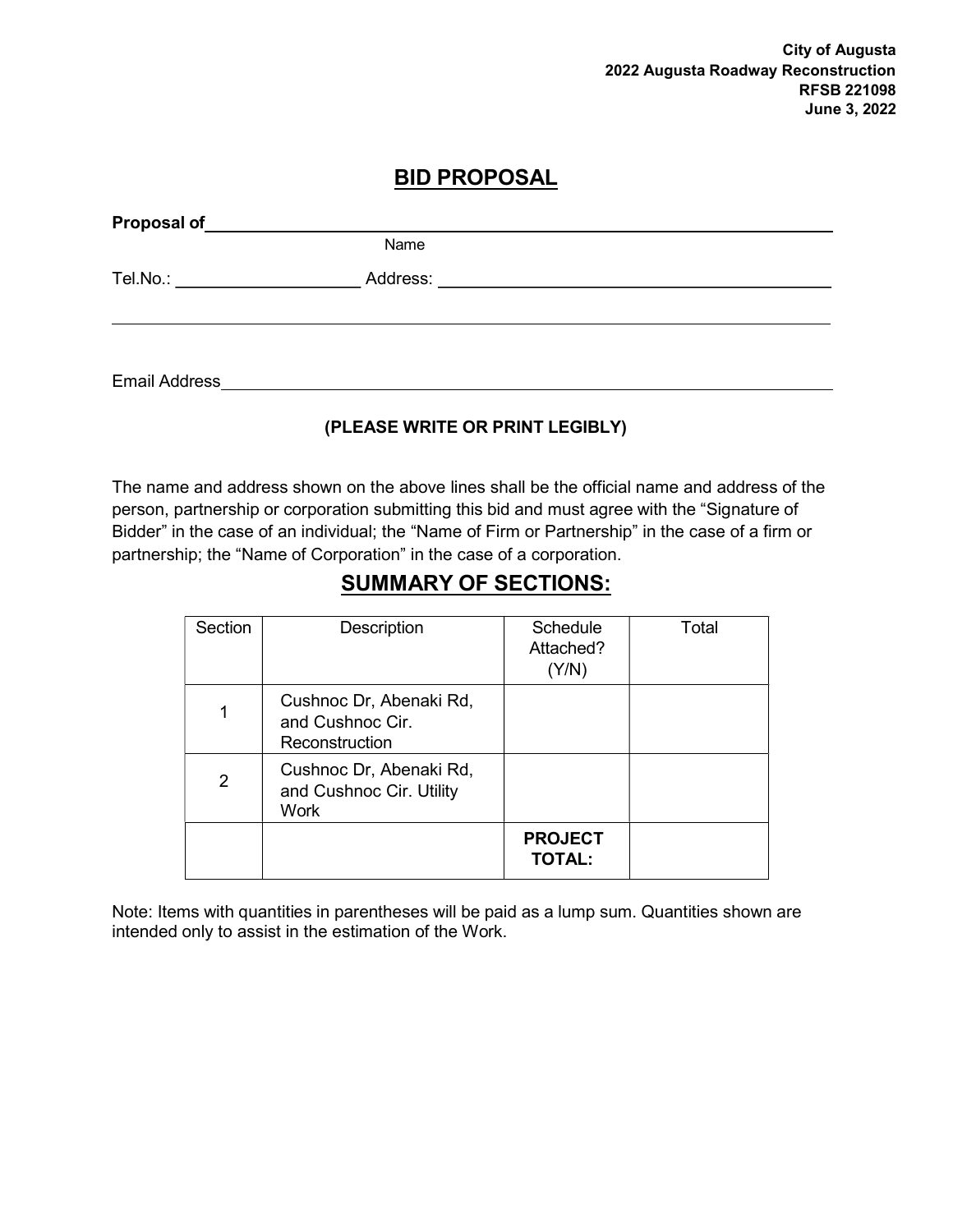## SCHEDULE OF ITEMS: Section 1: Cushnoc Dr., Abenaki Rd., and Cushnoc Cir. **Reconstruction**

| Item $#$ | Description                                                                    | Estimated<br>Qty | Unit         | <b>Unit Price</b>          | Total |
|----------|--------------------------------------------------------------------------------|------------------|--------------|----------------------------|-------|
| 203.2    | <b>COMMON EXCAVATION</b>                                                       | 6,300            | <b>CY</b>    | \$                         | \$    |
| 304.1    | AGGREGATE SUBBASE<br><b>COURSE - GRAVEL</b>                                    | 5,600            | <b>CY</b>    | \$                         | \$    |
| 304.101  | <b>AGGREGATE SUBBASE</b><br><b>COURSE - MAINT. OF TRAFFIC</b><br><b>GRAVEL</b> | 200              | <b>CY</b>    | $\boldsymbol{\mathsf{\$}}$ | \$    |
| 403.207  | HOT MIX ASPHALT - 19 MM                                                        | 1,200            | T.           | \$                         | \$    |
| 403.208  | HOT MIX ASPHALT - 12.5 MM                                                      | 390              | $\mathsf{T}$ | $\boldsymbol{\mathsf{S}}$  | \$    |
| 403.209  | HOT MIX ASPHALT 9.5 MM<br>(INCIDENTALS)                                        | 230              | T.           | $\boldsymbol{\mathsf{S}}$  | \$    |
| 409.15   | <b>BITUMINOUS TACK COAT -</b><br><b>APPLIED</b>                                | 650              | G            | \$                         | \$    |
| 603.15   | <b>12 INCH CULVERT PIPE</b><br><b>OPTION I</b>                                 | 31               | LF           | \$                         | \$    |
| 605.09   | <b>6 INCH UNDERDRAIN TYPE B</b>                                                | 2,300            | LF           | $\boldsymbol{\mathsf{S}}$  | \$    |
| 608.26   | <b>CURB RAMP DETECTABLE</b><br><b>WARNING FIELD</b>                            | 140              | <b>SF</b>    | $\boldsymbol{\mathsf{\$}}$ | \$    |
| 609.31   | <b>CURB TYPE 3</b>                                                             | 3,100            | LF           | $\boldsymbol{\mathsf{S}}$  | \$    |
| 613.319  | <b>EROSION CONTROL BLANKET</b>                                                 | 14               | SY           | \$                         | \$    |
| 615.07   | <b>LOAM</b>                                                                    | 390              | <b>CY</b>    | $\boldsymbol{\mathsf{S}}$  | \$    |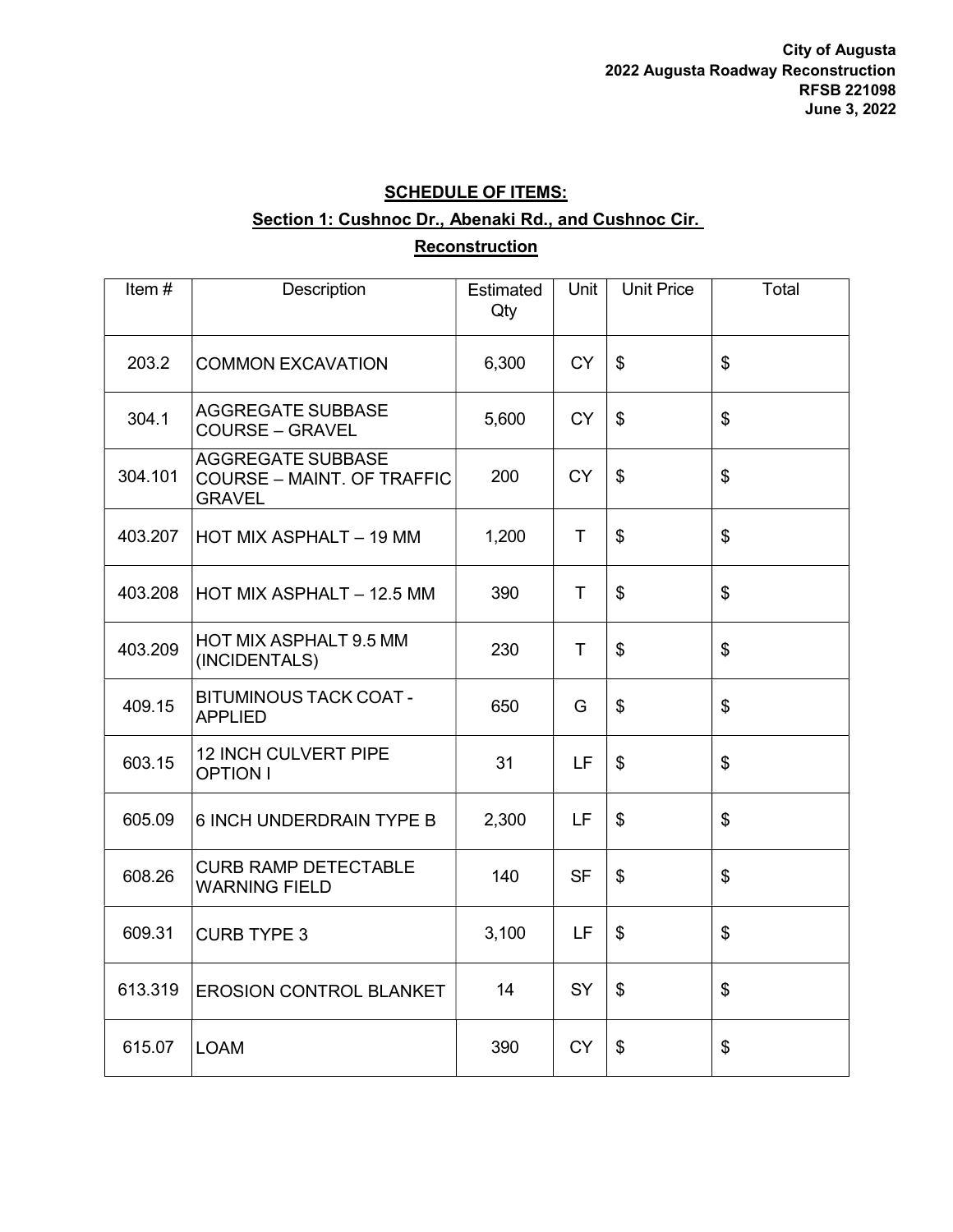#### City of Augusta 2022 Augusta Roadway Reconstruction RFSB 221098 June 3, 2022

| 618.13                | <b>SEEDING METHOD</b><br><b>NUMBER 1</b>                               | 31    | <b>UN</b> | \$                        | \$                        |
|-----------------------|------------------------------------------------------------------------|-------|-----------|---------------------------|---------------------------|
| 619.12                | <b>MULCH</b>                                                           | 31    | <b>UN</b> | $\mathfrak{L}$            | \$                        |
| 629.05                | HAND LABOR, STRAIGHT TIME                                              | 10    | HR        | \$                        | \$                        |
| 631.12                | ALL PURPOSE EXCAVATOR<br>(INCLUDING OPERATOR)                          | 10    | <b>HR</b> | $\boldsymbol{\mathsf{S}}$ | \$                        |
| 631.172               | TRUCK-LARGE (INCLUDING<br>OPERATOR)                                    | 20    | <b>HR</b> | $\mathfrak{L}$            | \$                        |
| 652.361               | MAINTENANCE OF TRAFFIC<br><b>CONTROL DEVICES</b>                       | 1     | LS        | \$                        | \$                        |
| 656.75                | <b>TEMPORARY SOIL EROSION</b><br>AND WATER POLLUTION<br><b>CONTROL</b> | 1     | <b>LS</b> | \$                        | \$                        |
| 659.1                 | <b>MOBILIZATION</b>                                                    | 1     | <b>LS</b> | $\boldsymbol{\mathsf{S}}$ | $\boldsymbol{\mathsf{S}}$ |
| 703.19                | <b>GRANULAR BORROW</b>                                                 | 1,200 | LF        | \$                        | \$                        |
| <b>SECTION TOTAL:</b> |                                                                        |       |           | $\mathfrak{L}$            |                           |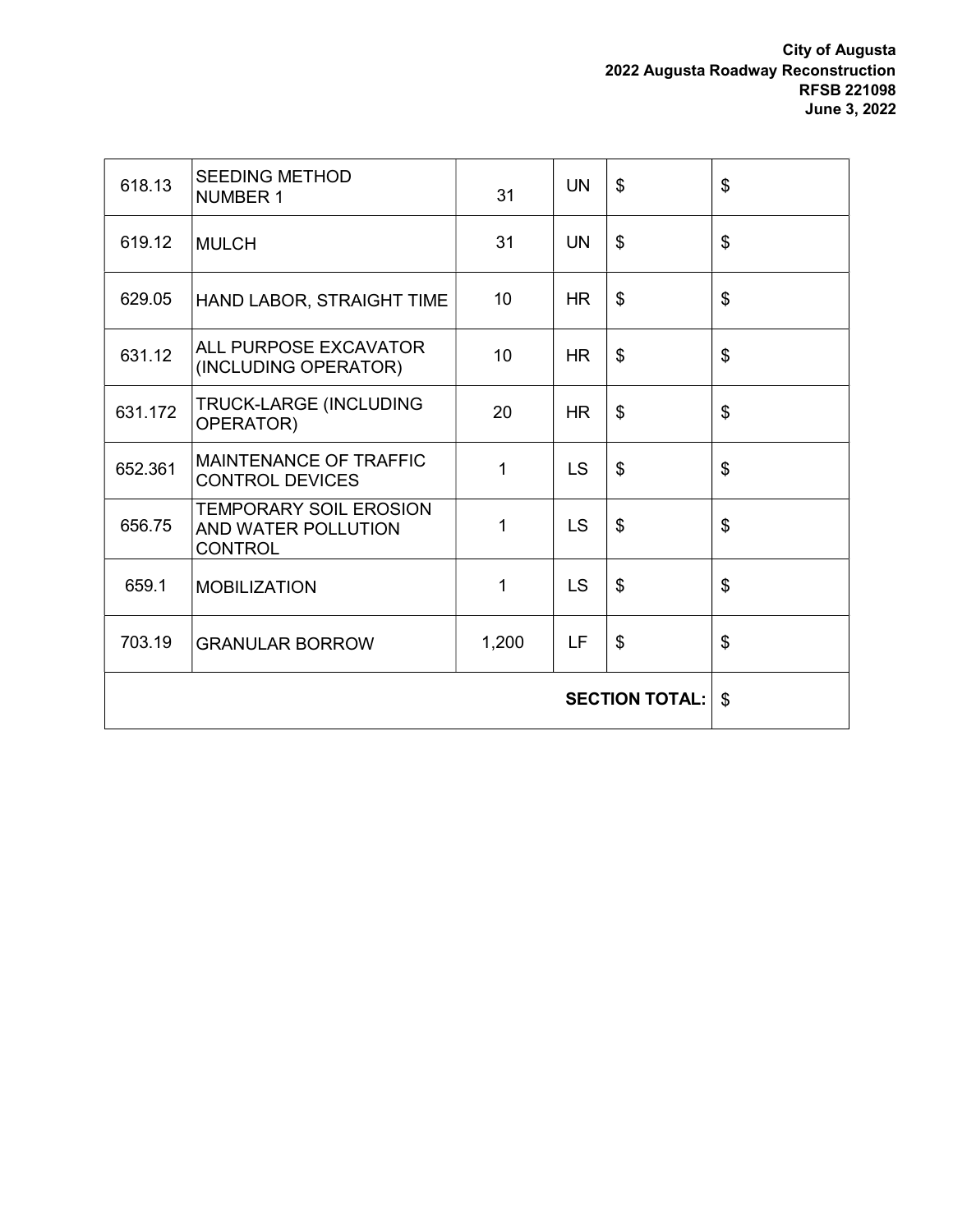City of Augusta 2022 Augusta Roadway Reconstruction RFSB 221098 June 3, 2022

Tyler Pease, PE City of Augusta 16 Cony Street Augusta, Maine 04330

The undersigned having carefully examined the site of the work, the Plans, the Maine Department of Transportation Standard Specifications, March 2020, Supplemental Specifications, Special Provisions, appended provisions, Contract Agreement and Contract Bonds for the 2022 AUGUSTA ROADWAY RECONSTRUCTION on which proposals will be received until the time specified in the "Notice to Contractors" do(es) hereby propose and offer to enter into a contract to supply all the materials, tools, labor and equipment to construct the whole of the work in strict accordance with the terms and conditions of this contract.

SUPPLEMENTAL ADDITIONS: In conformance with requirements of Section 109 Measurement and Payment, the undersigned agrees to provide additional work as ordered, at unit prices listed above in the "Schedule of Items". It is further understood that the unit prices are for work items in place, and include all labor, materials, delivery, de-watering, shoring, removal, temporary construction, overhead, profit, insurance, incidentals or any other cost items to cover the finished work of the several kinds called for. Changes shall be processed as called for in the General and Supplementary Conditions.

PROPOSED SUBSTITUTIONS: After the award of the contract, the Contractor may introduce any material or materials or Installation Methods, not specified in the Bidding Documents but deemed worthy of consideration. A cost comparison must be included giving the comparison with Material or Installation Method specified and the reason for suggested substitution. Basic bid shall be specified.

| Submitted on _____________________, 2022 |                                         |                    |
|------------------------------------------|-----------------------------------------|--------------------|
| By                                       |                                         |                    |
|                                          | (Firm or Corporation)                   | (Business Address) |
|                                          |                                         |                    |
| By                                       |                                         |                    |
|                                          | (Print Name, Title, authorized to sign) |                    |
|                                          |                                         |                    |
| Email address                            |                                         |                    |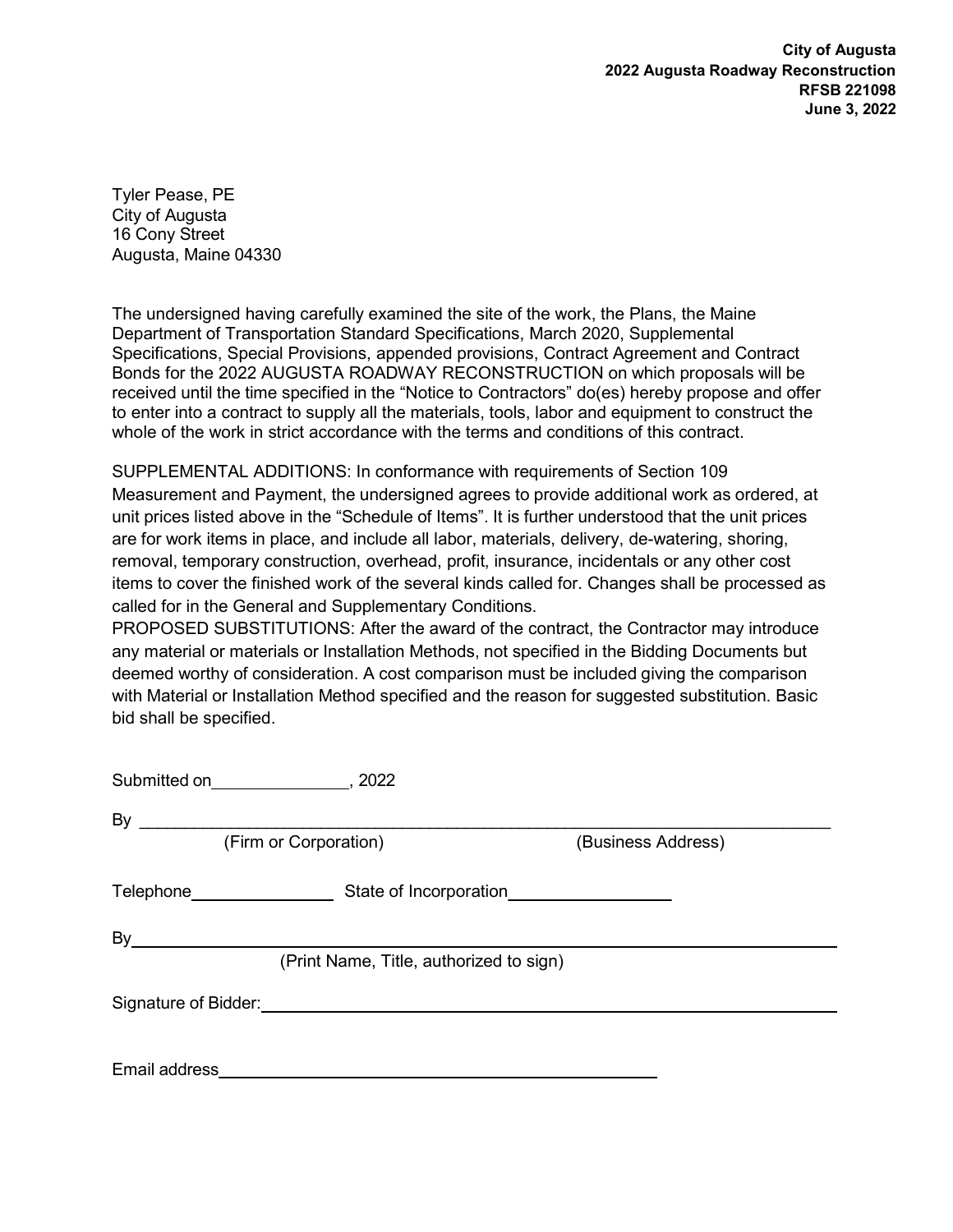## CONTRACT AGREEMENT, OFFER & AWARD

AGREEMENT made on the date last signed below, by and between the City of Augusta (Owner), and , a corporation or other legal entity organized under the laws of the State of \_\_\_\_\_\_\_\_\_\_\_\_\_\_, with its principal place of business located at

The Owner and the Contractor, in consideration of the mutual promises set forth in this Agreement (the "Contract"), hereby agree as follows:

## A. The Work.

The Contractor agrees to complete all Work as specified or indicated in the Contract including Extra Work in conformity with the Contract, for the RFSB No. 221098- 2022 Augusta Roadway Reconstruction in the City of Augusta, County of Kennebec, Maine. The Work includes the construction, maintenance during construction and warranty as provided in the Contract, and other incidental work.

The Contractor shall be responsible for furnishing all supervision, labor, equipment, tools supplies, permanent materials and temporary materials required to perform the Work including construction quality control including inspection, testing and documentation, all required documentation at the conclusion of the project, warranting its work and performing all other work indicated in the Contract.

The Owner shall have the right to alter the nature and extent of the Work as provided in the Contract; payment to be made as provided in the same.

## B. Time.

The Contractor agrees to complete all Work on or before September 30, 2023, or as specified by the schedule submitted with the Bid, as adjusted based on Contract signing date. Further, the Owner may deduct from moneys otherwise due the Contractor, not as a penalty, but as Liquidated Damages in accordance with Sections 107.7 and 107.8 of the State of Maine Department of Transportation Standard Specifications, March 2020 Edition and related Special Provisions.

## C. Price.

The quantities and bid prices as listed in the Schedule of Items included in these documents will be used as the basis for determining the Contract amount which is  $$$   $$$ 

## D. Contract.

This Contract, which may be amended, modified, or supplemented in writing only, consists of the Contract documents as defined in the Plans, Standard Specifications, March 2020 Edition, Standard Details March 2020 Edition as updated through advertisement, Supplemental Specifications, Special Provisions, appended provisions, Contract Agreement; and Contract Bonds. It is agreed and understood that this Contract will be governed by the documents listed above.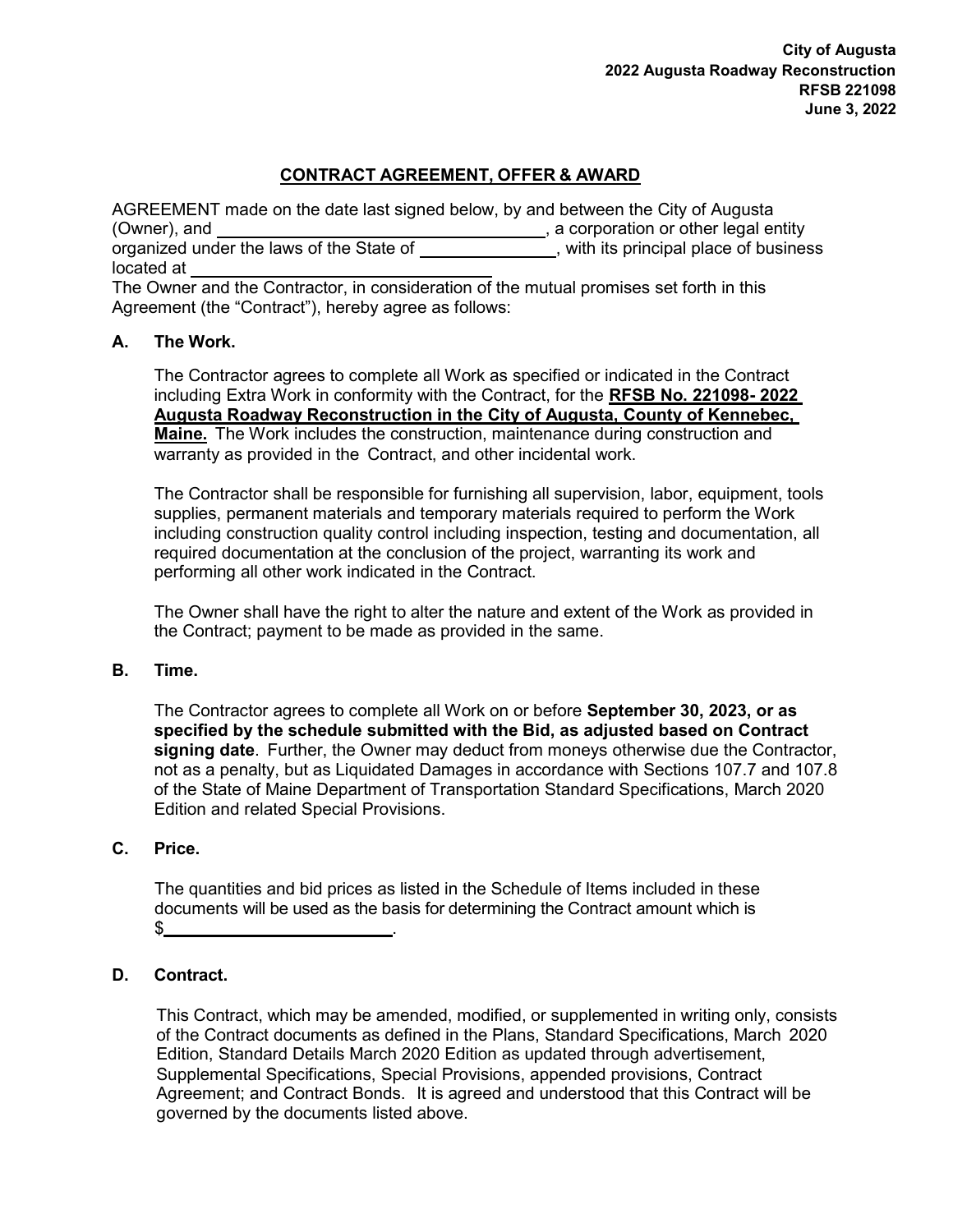## E. Certifications.

By signing below, the Contractor hereby certifies that to the best of the Contractor's knowledge and belief:

- 1. All of the statements, representations, covenants, and/or certifications required or set forth in the Bid and the Bid Documents, including those in the Contract are still complete and accurate as of the date of this Agreement.
- 2. The Contractor knows of no legal, contractual, or financial impediment to entering into this Contract.
- 3. The person signing below is legally authorized by the Contractor to sign this Contract on behalf of the Contractor and to legally bind the Contractor to the terms of the **Contract**

### F. Offer.

The undersigned, having carefully examined the site of work, the Plans, Standard Specifications March 2020 Edition, Standard Details March 2020 Edition as updated through advertisement, Supplemental Specifications, Special Provisions, Contract Agreement; and Contract Bonds contained herein for construction of: 2022 AUGUSTA ROADWAY RECONSTRUCTION in the City of Augusta, County of Kennebec, State of Maine do(es) hereby offer to enter into this contract to supply all the materials, tools, equipment and labor to construct the whole of the Work in strict accordance with the terms and conditions of this contract at the unit prices in the attached "Schedule of Items".

The Offeror agrees to perform the work in strict accordance with the terms of this solicitation, and to provide the appropriate insurance if this offer is accepted by the City in writing.

As Offeror also agrees:

First: To do any extra work, not covered by the attached bid sheet which may be ordered by the Owner, and to accept as full compensation the amount determined upon a "Force Account" basis as provided in the Standard Specifications, March 2020 Edition, and as addressed in the contract documents.

Second: To begin the Work as stated in Section 107.2 of the Standard Specifications March 2020 Edition and complete the Work within the time limits given in the Special Provisions of this Contract.

Third: That this offer shall remain open for sixty (60) calendar days after the date of opening of bids.

Fourth: The Bidder hereby certifies, to the best of its knowledge and belief that: the Bidder has not, either directly or indirectly, entered into any agreement, participated in any collusion, or otherwise taken any action in restraint of competitive bidding in connection with its bid, and its subsequent contract with the City.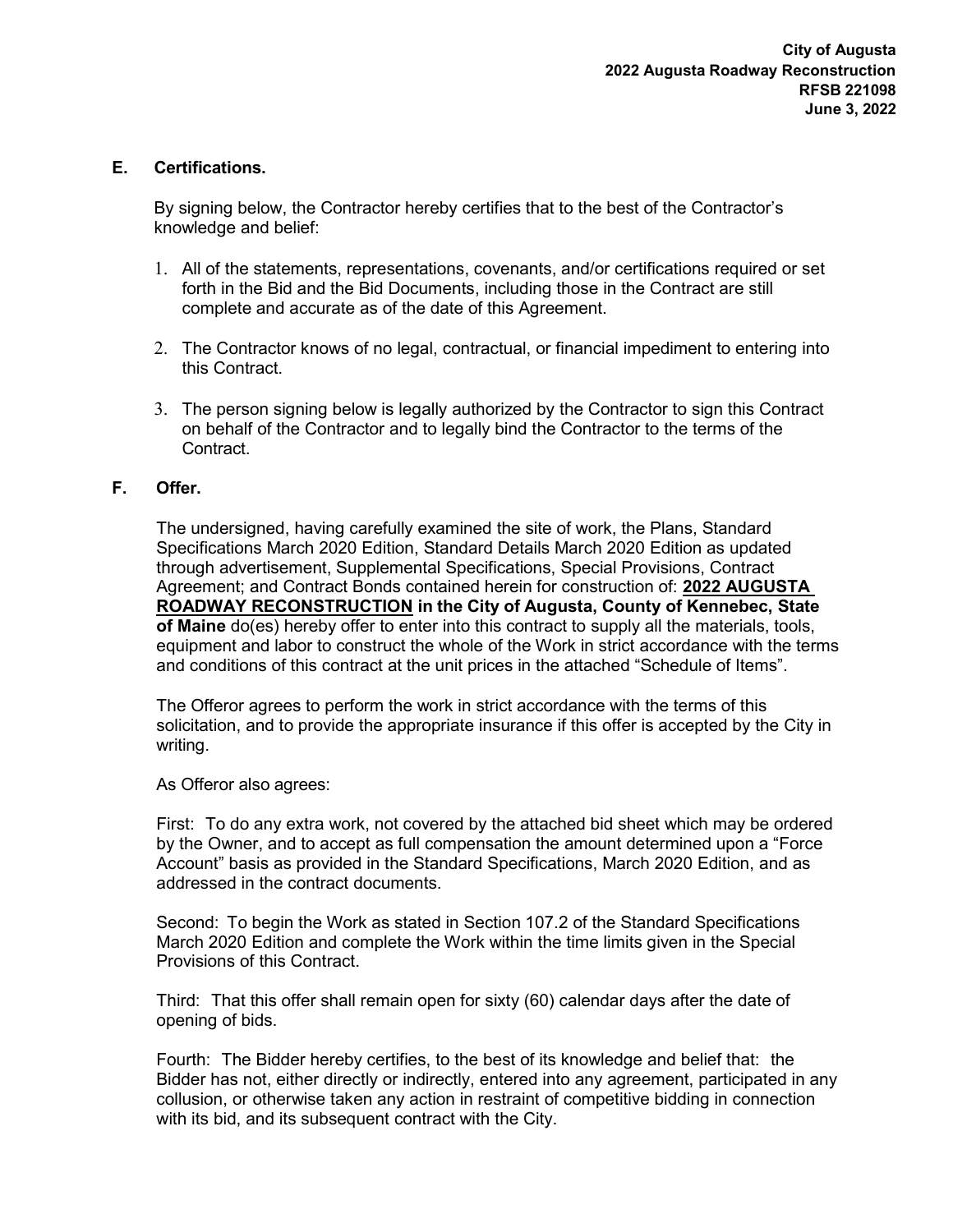IN WITNESS WHEREOF, the Contractor, for itself, its successors and assigns, hereby execute two duplicate originals of this Agreement and thereby binds itself to all covenants, terms, and obligations contained in the Contract Documents.

## **CONTRACTOR**

Date (Signature of Legally Authorized Representative of the Contractor)

Witness (Name and Title Printed)

G. Award.

Your offer is hereby accepted. This award consummates the Contract, and the documents referenced herein.

CITY OF AUGUSTA, MAINE

Date **By: Susan E. Robertson, City Manager** 

**Witness**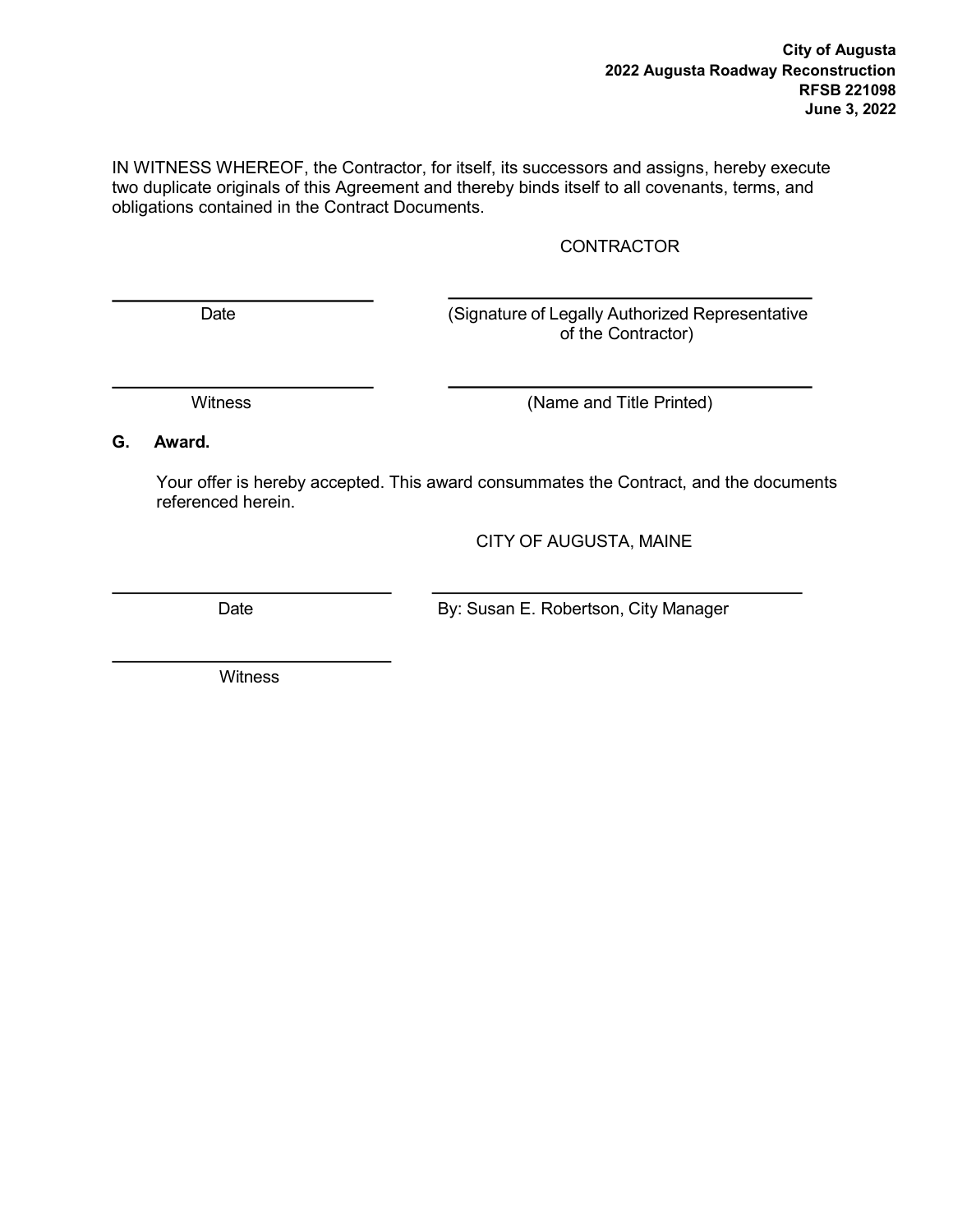City of Augusta 2022 Augusta Roadway Reconstruction RFSB 221098 June 3, 2022

#### SECTION 101 CONTRACT INTERPRETATION

The provisions of Section 101 shall apply with the following revisions:

#### **Commissioner**

REPLACE: "The Commissioner of Transportation established by 23 MRSA §4205."

With: "The City of Augusta, Maine"

Department.

## REPLACE:

"The Department of Transportation of the State of Maine, as established by 23 MRSA ' 4202 et. Seq."

With: "The City of Augusta, Maine"

Project Manager.

REPLACE: "The Department's duly authorized representative for overall coordination of the Project."

With:

"The City of Augusta, Maine"

Resident:

REPLACE: "The Department's on-site representative."

With: "The City of Augusta, Maine."

ADD:

"Engineer: Shall mean the City Engineer or the City of Augusta's duly authorized representative."

102.4.1 Estimated Quantities: A schedule of Quantities has been prepared by the Engineer for bidding purposes. The Schedule of Quantities is informational only, and is not necessarily inclusive of all elements required to complete this project. Therefore, the actual quantities needed to complete this project may differ from those contained in the Schedule. It is the Bidder's sole responsibility to estimate sufficient quantities to complete the job as designed.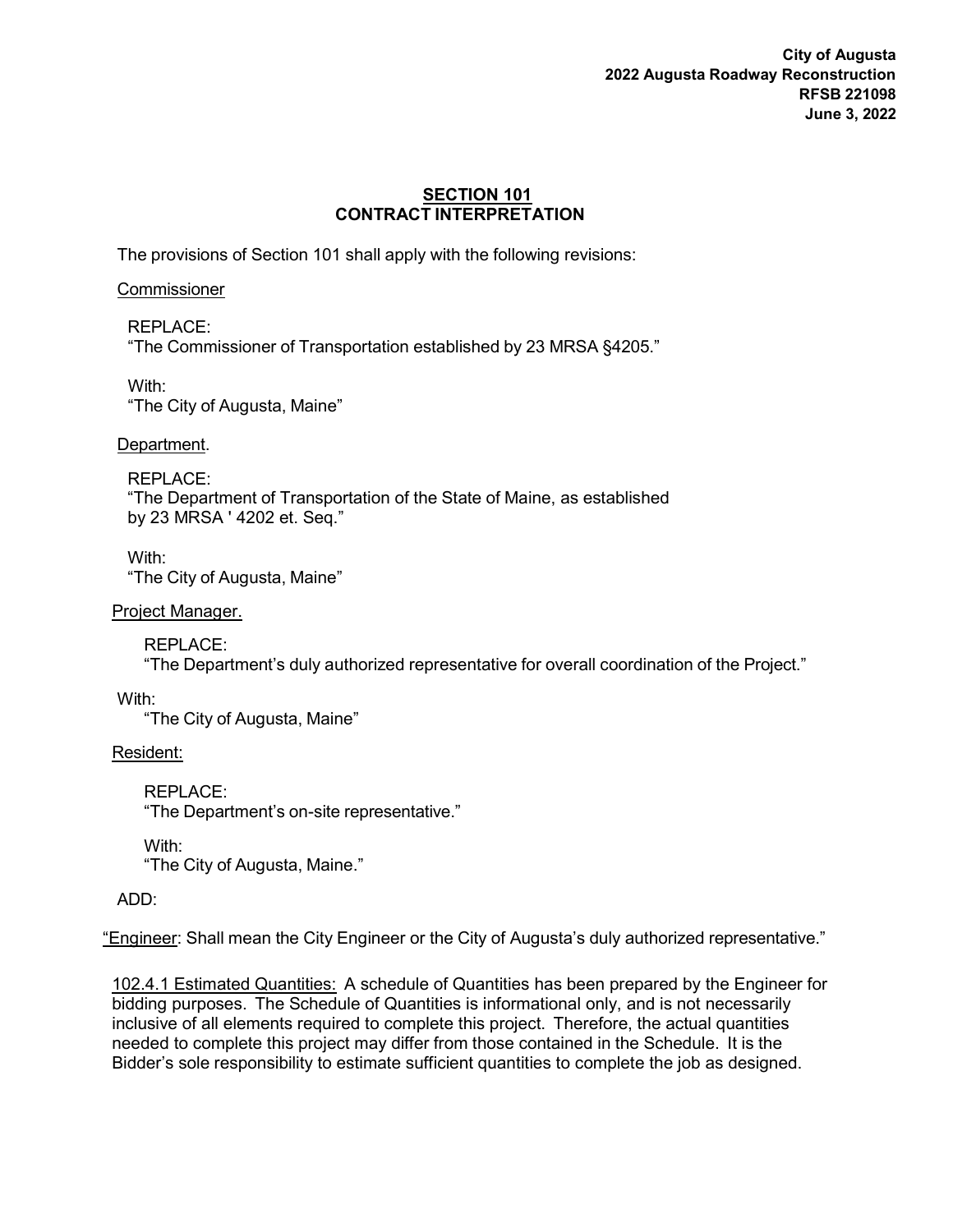## SECTION 104 UTILITES

## UTILITY COORDINATION

The Contractor has primary responsibility for coordinating their work with Utilities after contract award. The Contractor shall communicate directly with the utilities regarding any utility work necessary to maintain the Contractor's schedule and prevent project construction delays. The Contractor shall notify the Resident of any issues.

## THE CONTRACTOR SHALL PLAN AND CONDUCT WORK ACCORDINGLY.

A Preconstruction Utility Conference, as defined in Subsection 104.4.6 of the Standard Specifications, IS NOT REQUIRED.

## GENERAL INFORMATION

Temporary utility adjustments **ARE NOT** anticipated as part of this project. If any unexpected utility relocations become necessary, they shall be scheduled in compliance with Section 104 of the Standard Specifications and shall be performed by the appropriate utility company in conjunction with the work by the Contractor. All work shall be done at the Contractor's request and expense with no additional cost or schedule impacts to the City of Augusta.

All adjustments shall be made by the respective utility unless otherwise specified herein.

## AERIAL

Aerial utility adjustments **ARE NOT** anticipated as part of this project. If any unexpected utility relocations become necessary, they shall be scheduled in compliance with Section 104 of the Standard Specifications and shall be performed by the appropriate utility company in conjunction with the work by the Contractor.

## **SUBSURFACE**

Subsurface utility adjustments **ARE** anticipated as part of this project. If any unexpected utility relocations become necessary, they shall be scheduled in compliance with Section 104 of the Standard Specifications and shall be performed by the appropriate utility company in conjunction with the work by the Contractor.

## Greater Augusta Utility District

Greater Augusta Utility District (GAUD) has drainage lines, sewer mains, and water mains within the limits of the project. GAUD intends to replace, relocate, and adjust sections of their facilities. GAUD has entered into an agreement with the City of Augusta to include this work in the schedule for construction. This work shall be completed in accordance with the plans and special provisions for the work included in the contract documents and shall be completed in a manner that these systems always remain fully functional unless otherwise approved by GAUD. GAUD requires 2 weeks notification prior to work taking place to schedule their on-site representative for inspection purposes. If a suspension of work occurs, GAUD requires 2 weeks notification prior to the work starting back up to schedule inspection.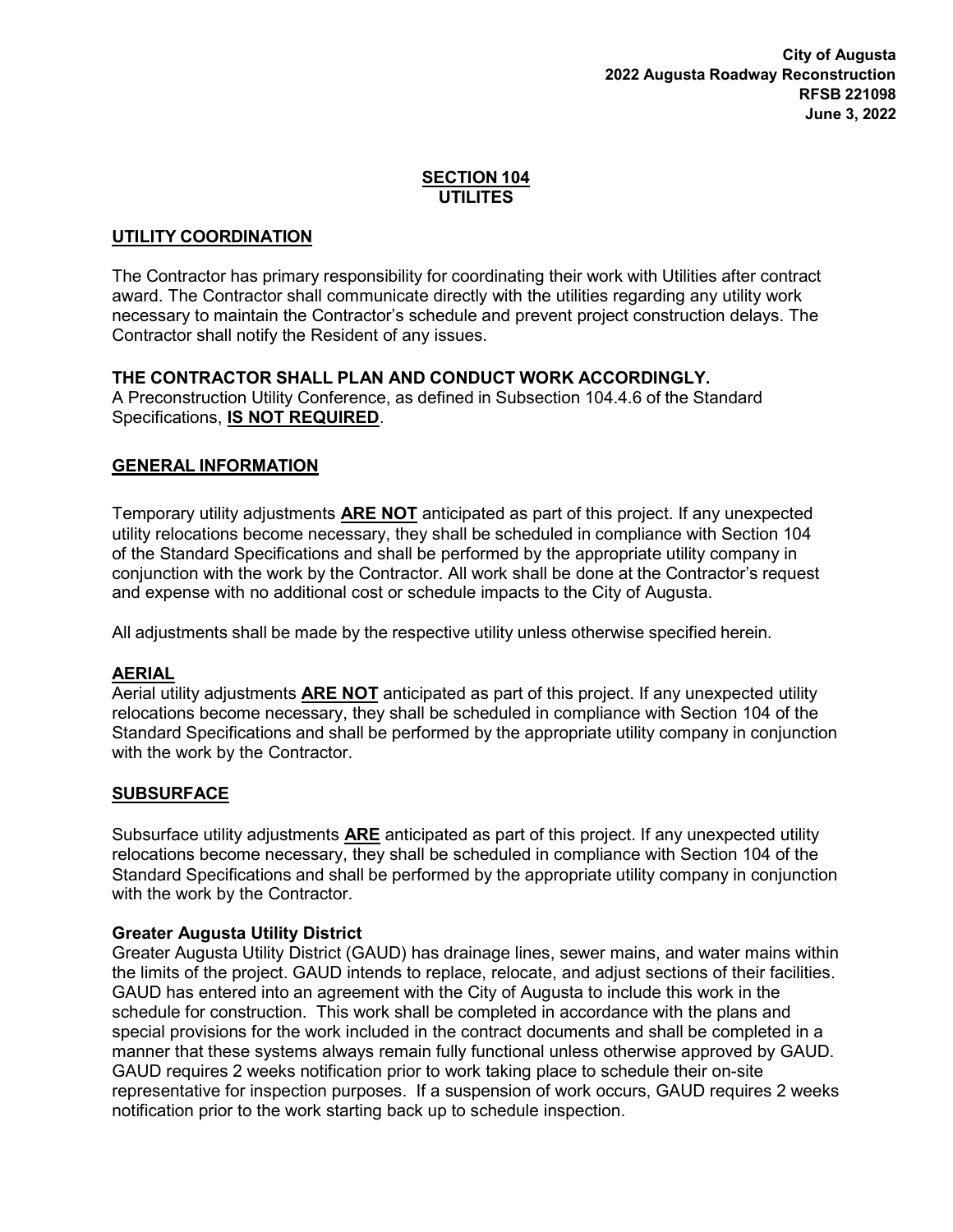#### SECTION 105 GENERAL SCOPE OF WORK

Delete the entire Section 105.6 and replace with the following:

105.6.4 Boundary Markers: The Contractor shall preserve and protect from damage all monuments or other points that mark the boundaries of the Right-of-Way or abutting parcels that are outside the area that must be disturbed to perform the Work. The Contractor indemnifies and holds harmless the Owner from all claims to reestablish the former location of all such monuments or points including claims arising from 14 MRSA § 7554-A. For a related provision, see Section 104.3.11 - Responsibility for Property of Others.

## LIMITATIONS OF OPERATIONS

- 1. Permitted workdays are Monday through Saturday. The Contractor shall not work on Sundays and Holidays without prior approval by the City of Augusta. Saturday work is not required.
- 2. Work hours shall comply with the City's Noise Ordinance, 7:00 AM 10:00 PM, unless otherwise approved.
- 3. The contractor shall maintain, at a minimum, one 11-foot lane at all times.
- 4. Absences must be requested at least 72 hours in advanced and are subject to approval by the City of Augusta based on existing roadway condition, project deadlines, adherence to schedule, traffic restricts, detours, etc. The Contract must ensure that the roadway surface and signage are maintained for safe passage of the travelling public during any approved absences. The Contract Completion Date will not be modified due to approved absences.
- 5. Once operations commence, for every weekday not worked, the Contractor will be charged liquidated damages per Section 107.7.2 of the Standard Specifications, excluding days lost to weather, holidays, or approved absences.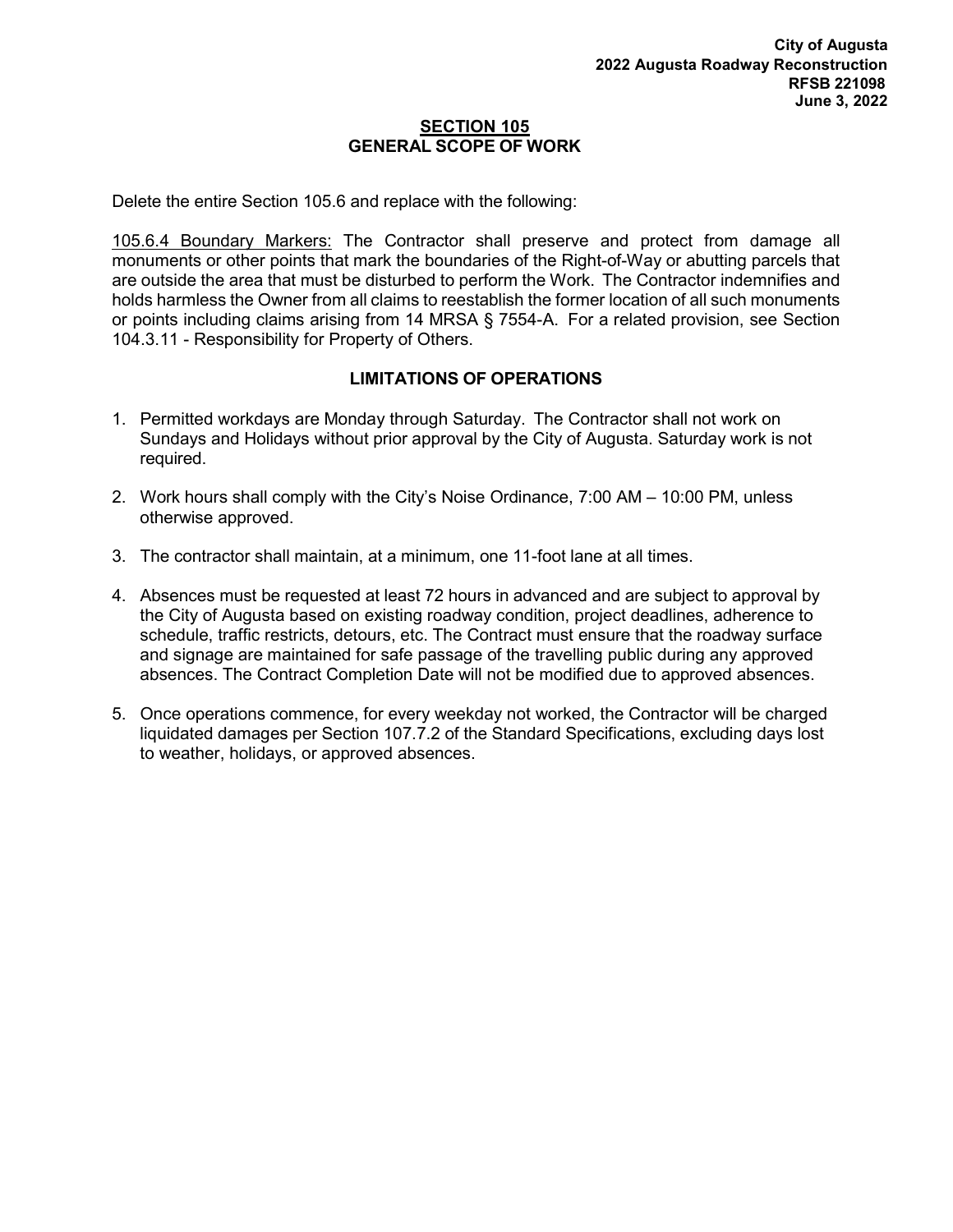## SPECIAL PROVISION **SECTION 106 QUALITY**

106.3.2 Quality Requirements: The existing provisions of this section are amended with the following:

Add (at the end of the Section):

"All materials and equipment shall be of good quality and new, except as otherwise provided in the Contract Documents. If required by Engineer, Contractor shall furnish satisfactory evidence (including reports of required tests) as to the kind and quality of materials and equipment. All materials and equipment shall be applied, installed, connected, erected, used, cleaned and conditioned in accordance with the instructions of the applicable Supplier except as otherwise provided in the Contract Documents;"

106.3.7 Sampling and Testing. The existing provisions of this section are amended with the following additions:

All tests, analysis or other evaluation of material samples to be used on the project for assurance of compliance with specifications will be made at the expense of the Owner.

After checking and verifying all field measurements and after complying with applicable procedures specified in the Specifications, Special Provisions, Contractor shall submit to Engineer five copies of Shop Drawings for review, approval, or other appropriate action. These Shop Drawings shall be submitted in accordance with the accepted schedule of progress for review by the Engineer in a timely manner as to cause no delay in work. These submittals will bear a stamp or specific written indication that Contractor has satisfied Contractor's responsibilities under the Contract Documents with respect to the review of submission. All submissions will be identified as Engineer may require. The data shown on the Shop Drawings will be complete with respect to quantities, dimensions, specified performance and design criteria, materials and similar data to enable Engineer to review the information as required.

Contractor shall also submit to Engineer for review and approval with such promptness as to cause no delay in work, all samples required by the Contract Documents. All samples will have been checked by and accompanied by a specific written indication that Contractor has satisfied Contractor's responsibilities under the Contract Documents with respect to the review of the submission. Each sample shall also identify clearly as to material, supplier, pertinent data such as Specification Subsection reference, catalog numbers and the use for which intended.

Before submission of each Shop Drawing or sample, Contractor shall have determined and verified all quantities, dimensions, specified performance criteria, installation requirements, materials, catalog numbers and similar data with respect thereto and reviewed. Contractor shall insure that each submittal is coordinated with other Shop Drawings and samples and with the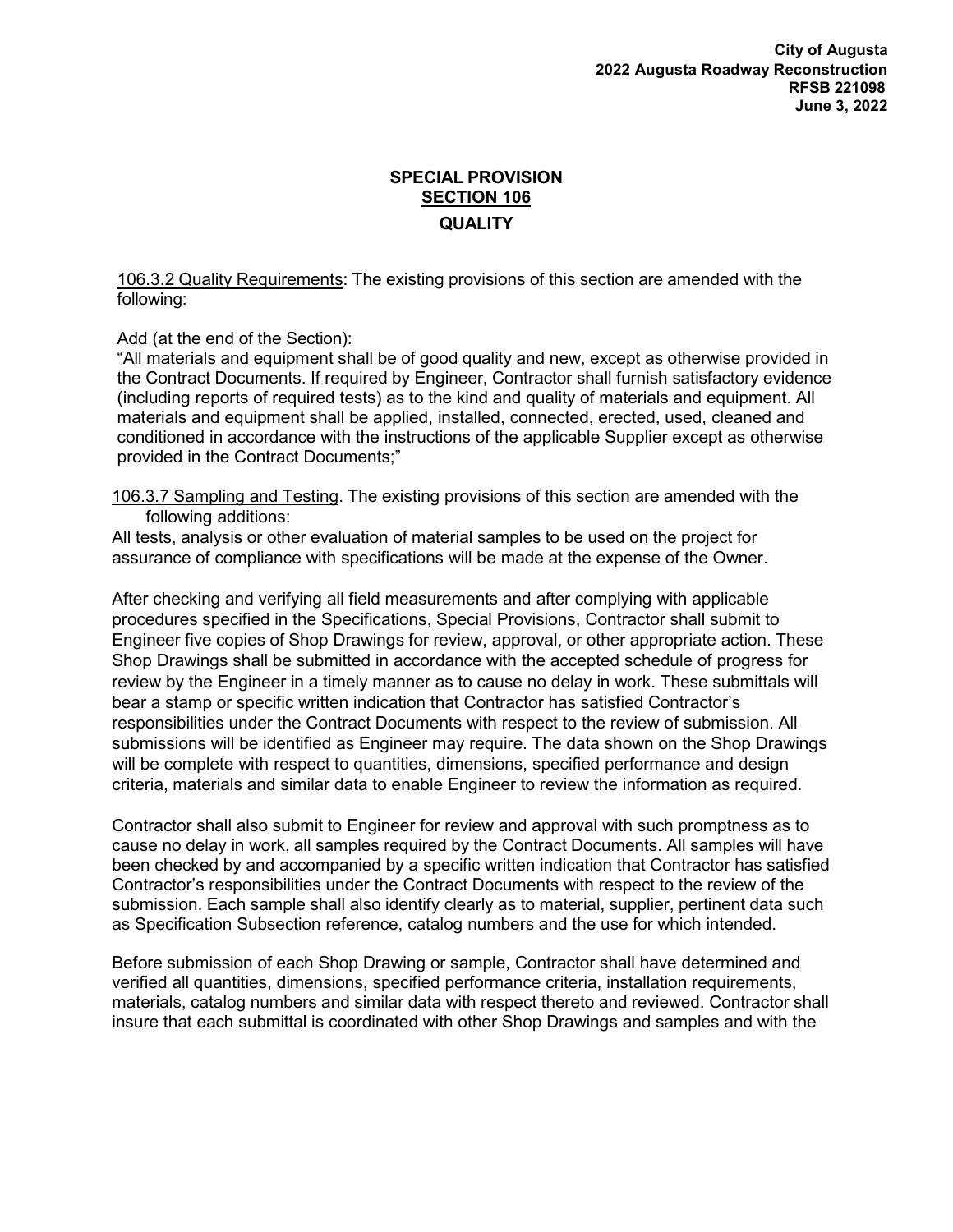requirements of the work and the Contract Documents such that complete information is available for adequate review by the Engineer.

At the time of each submission, Contractor shall give Engineer specific written notice of each variation that the Shop Drawings or samples may have from the requirements of the Contract Documents. In addition, each submittal shall have a specific notation made indicating the deviation for Engineer's review.

Engineer will review and take appropriate action on submittals with reasonable promptness. If approved, the Engineer's review and approval will be only for conformance with the design concept of the Project and for compliance with the information given in the Contract Documents. Engineer's approval shall not extend to means, methods, techniques, sequences or procedures of construction (except where a specific means, method, technique, sequence or procedure of construction is indicated in or required by the Contract Documents) or to safety precautions or programs incident thereto. The review and approval of a separate item as such does not indicate approval of the assembly in which the item functions. Contractor shall make corrections required by Engineer, and shall return the required number of corrected copies of Shop Drawings and submit as required new samples for review and approval. Contractor shall direct specific attention in writing to revisions other than the corrections called for by Engineer on previous submittals.

Engineer's approval of submittals shall not relieve Contractor from responsibility for any variation from the requirements of the Contract Documents. This may be excepted if the Contractor has called Engineer's attention to each such variation in writing on each submission and the Engineer has given written approval of each such variation by a specific written notice thereof incorporated in or accompanying the submittal.

Where a Shop Drawing or sample is required by the Specifications, any related work performed prior to Engineer's review and approval of the pertinent submission will be the sole expense and responsibility of Contractor.

The City will not perform degradation testing on this project. Material qualities that may be tested include, but are not limited to, the following:

- Aggregate Gradation
- Soil Compaction
- Asphalt Compaction
- Asphalt Content
- Concrete Compressive Strength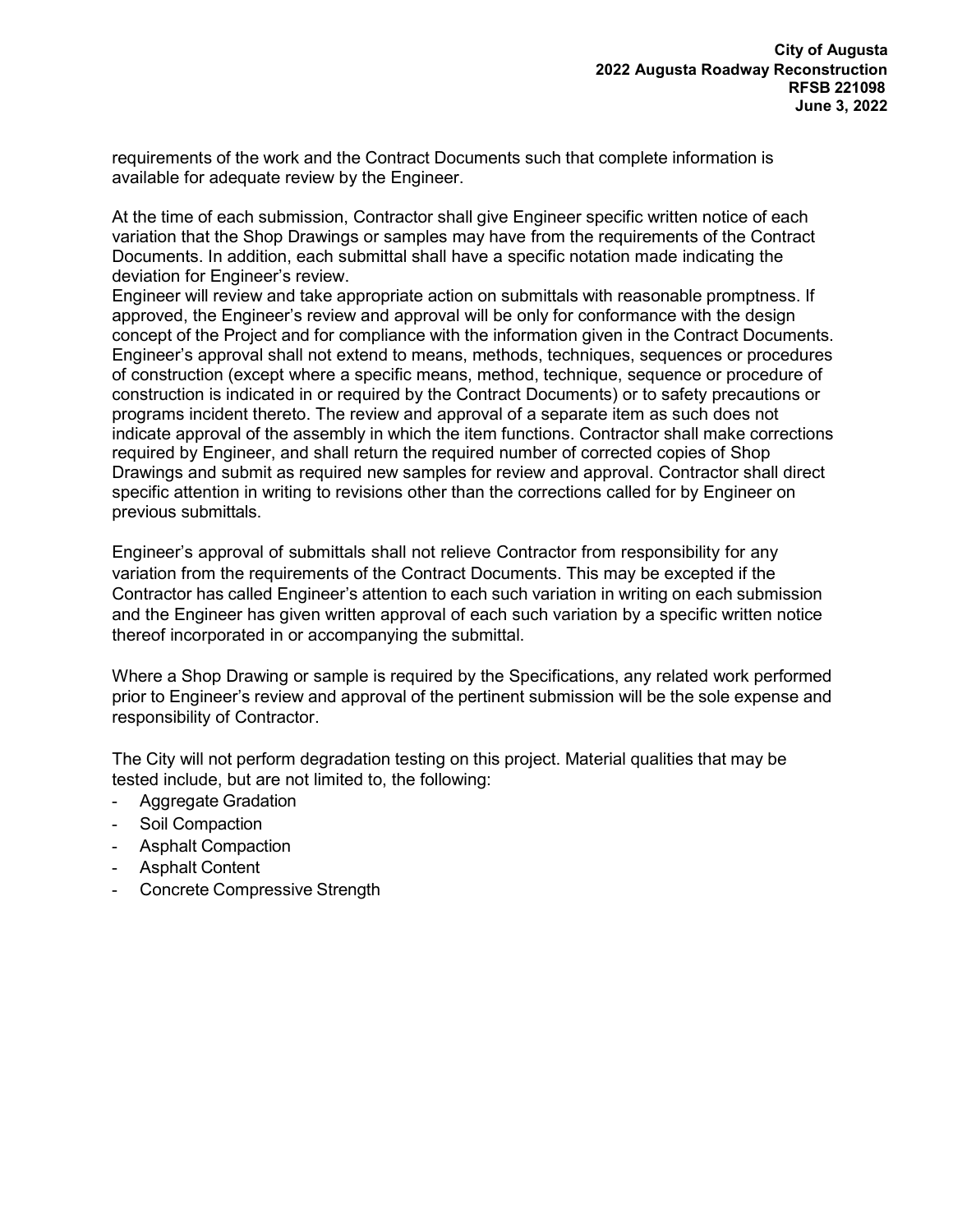#### SPECIAL PROVISION SECTION 107 PROSECUTION AND PROGRESS (Contract Time)

- 1. The Contractor may begin work anytime in accordance with Standard Specification 104.4.2 and upon approval of all required submittals and receipt of a Notice to Proceed. The Contract Completion Date will be no later than September 30, 2023, or as specified by the Contractors schedule submitted with the bid and adjusted for the Contract signing date.
- 2. At least 15 days prior to the desired Begin Construction Date the Contractor will submit an updated Schedule of Work in accordance with Standard Specification 107.4.2 to the Resident. Upon receipt of the schedule, a pre-construction meeting will be scheduled.
- 3. A 48-hour notice will be required for any changes in the work schedule.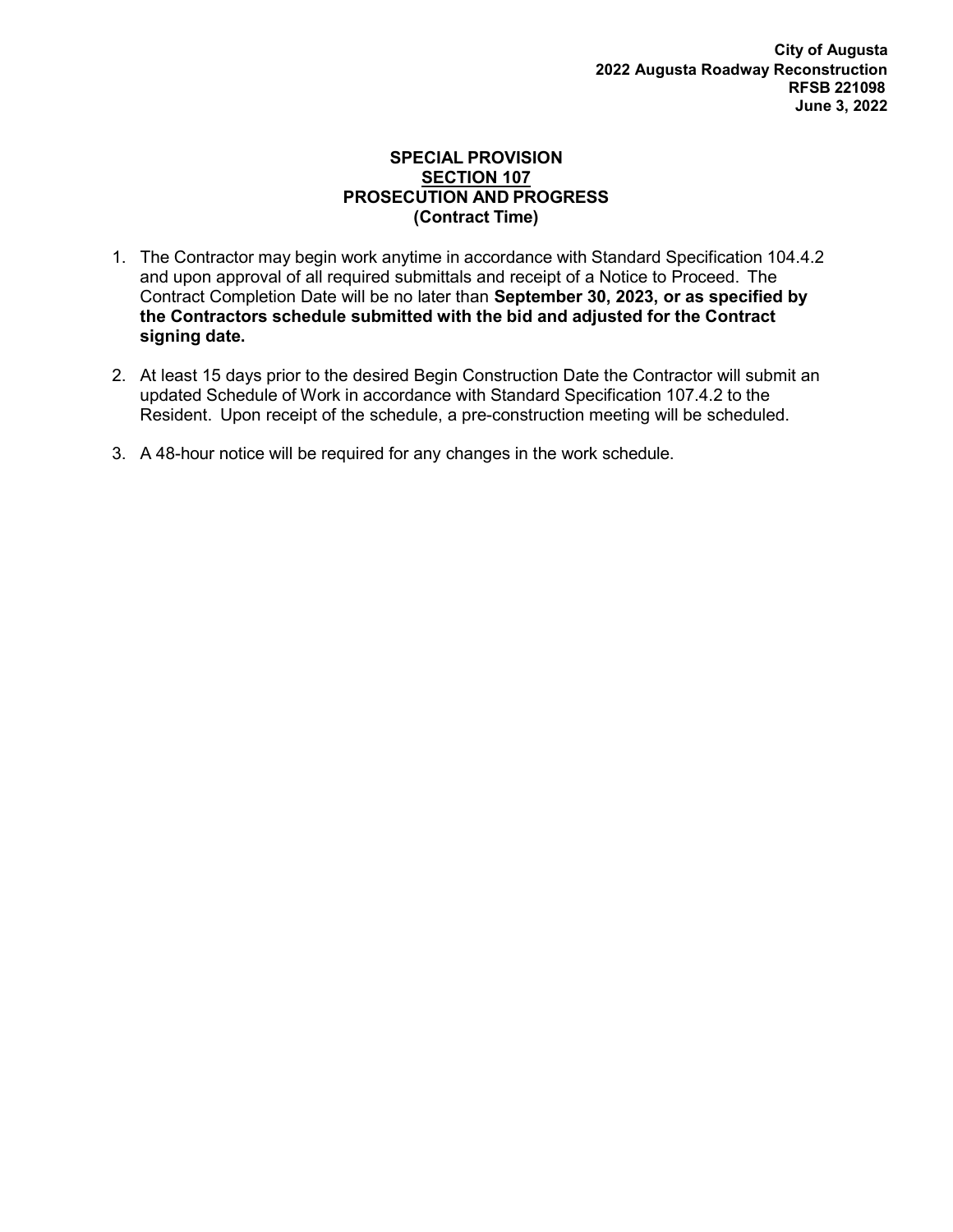#### SPECIAL PROVISION SECTION 110 INDEMNIFICATION, BONDING AND INSURANCE

## 110.21 Bonds.

## REPLACE:

"The bonds shall each be in the full Contract amount, payable to the Treasurer of the State of Maine and on the Department form…."

With:

"The bonds shall each be in the full Contract amount, payable to the City of Augusta, Maine."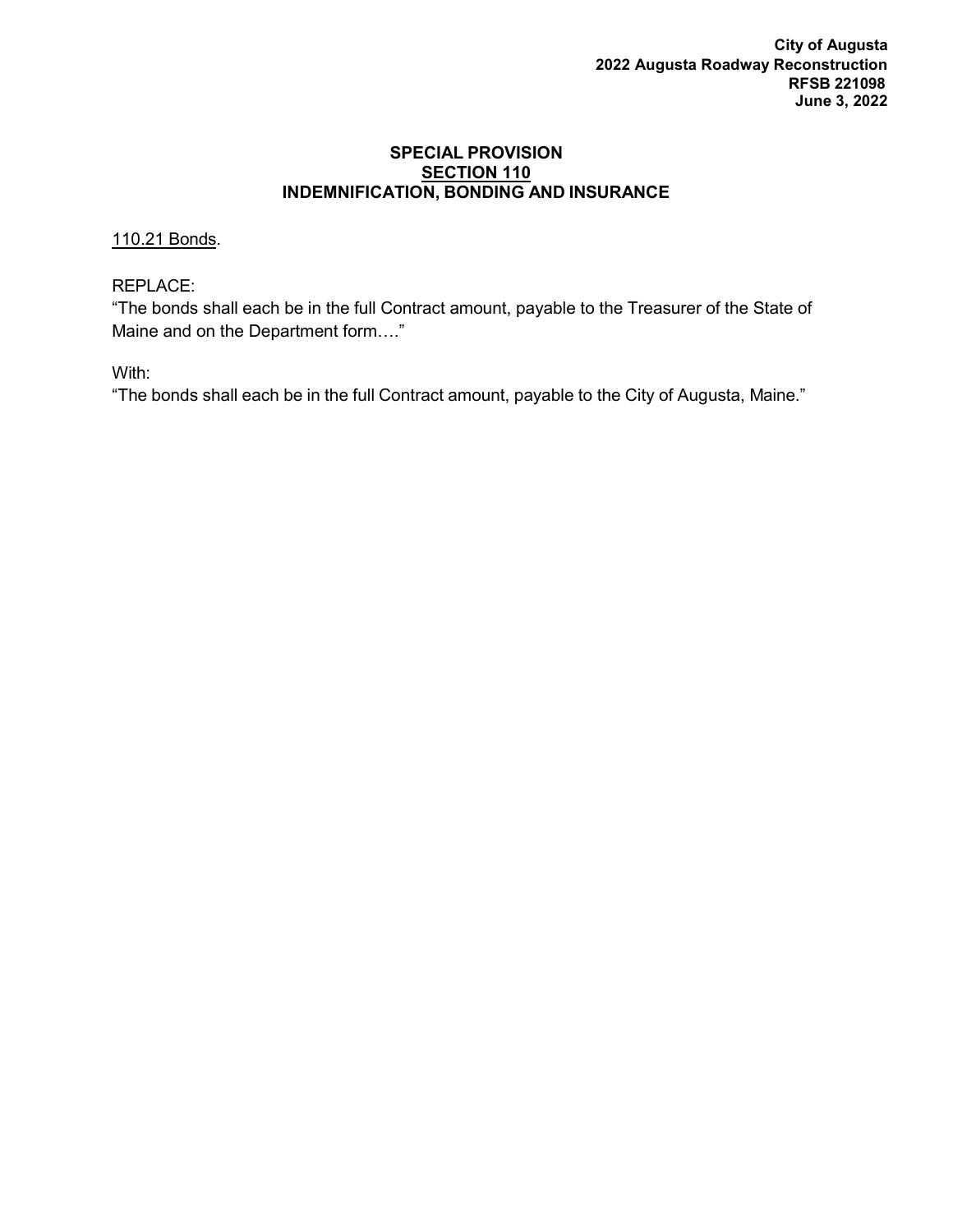#### SPECIAL PROVISION SECTION 304 AGGREGATE SUBBASE COURSE MAINTENANCE OF TRAFFIC GRAVEL

304.01 Description: This work shall consist of placing gravel used to maintain a suitable road surface for the traveling public during construction.

304.02 Construction Requirements: The work shall consist of all necessary equipment, materials, and labor to provide, install, maintain and remove the gravel. The gravel used for this maintenance of traffic item shall not be used for Item 304.10 Aggregate Subbase Course – Gravel.

- Once a section of maintenance of traffic gravel has been placed, it shall be the Contractor's responsibility to maintain that section of gravel throughout the project and shall only be paid for once.
- Any placement of maintenance of traffic gravel prior to authorization from GAUD or the Engineer shall be at the Contractor's expense.
- Any placement of maintenance of traffic gravel outside of the limits established by GAUD or the Engineer shall be at the Contractor's expense.

304.03 Materials: Materials shall meet the requirements specified in Division 700 – Materials:

Aggregate for Base and Subbase – Type D – 703.06c

Other suitable materials may be used if approved by the Engineer.

304.04 Method of Measurement: Maintenance of Traffic Gravel will be measured by the area and depth in place to the extents directed by GAUD or the Engineer.

304.05 Basis of Payment: The accepted quantity of Maintenance of Traffic Gravel will be paid at the contract price per cubic yard. This payment will be considered full compensation for all labor, equipment, and materials necessary to complete the work, including, but not limited to the following:

 Furnishing, placing, compacting, and removal of aggregate for subbase material as directed by GAUD or the Engineer.

Payment will be made under:

Pay Item **Pay Unit** 

304.101 Aggregate Subbase Course – Maintenance of Traffic Gravel Cubic Yard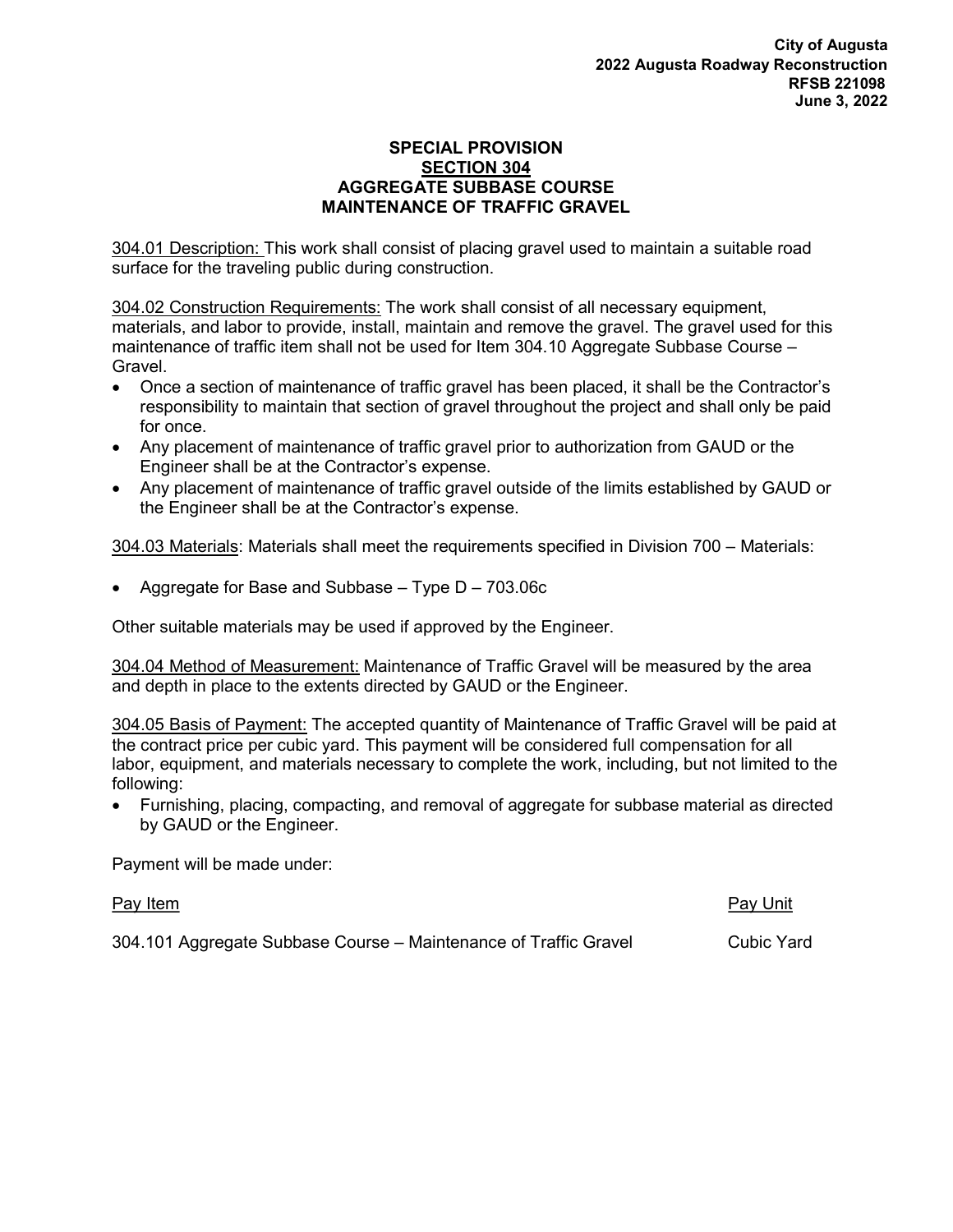#### SPECIAL PROVISION SECTION 609 **CURB** SLIPFORM CONCRETE CURB

609.01 Description: This work shall consist of furnishing and placing Slipform Concrete Curb in close conformity with the plans or as authorized by the Resident

609.02 Materials: Except as provided below, the materials used shall meet the requirements in Section 700 – Materials:

| Portland Cement and Portland Pozzolan Cement | 701.01 |
|----------------------------------------------|--------|
| Water                                        | 701.02 |
| Air-Entraining Chemical Admixtures           | 701.03 |
| Fine Aggregate for Concrete                  | 703.01 |
| Coarse Aggregate for Concrete                | 703.02 |

Mix design for the Portland Cement Concrete shall meet the requirements of Class A or Class LP with the exception that permeability requirements will be waived.

609.03 Construction: Construction of Slipform Concrete Curb shall comply with the requirements of this section.

609.031 Preparation of Base: Slipform Concrete Curb shall be placed on a base of either Portland Cement Concrete or Hot Mix Asphalt. Before placing the curb, the foundation course shall be thoroughly cleaned of all foreign and objectionable material. The Contractor shall not place Slipform Concrete Curb on wet or frozen base. The Contractor shall apply an epoxy resin adhesive meeting the requirements of AASHTO 235, Type II.

609.032 Placement: Concrete shall be placed with an approved slipform machine that will produce a finished product complying with the design shown on the Plans and Contract documents. Minimum temperature for application will be 36°F and rising. The curb shall be placed on a firm, uniform base of either Portland Cement Concrete or Hot Mix Asphalt, shall conform to the section shown in the Contract documents, and shall match the appropriate grade. Expansion joints will be required wherever the curb meets rigid structures, such as buildings. Contraction joints shall be placed at 10' intervals (maximum) using saw-cut methods. Joints shall be cut into the concrete between 1 and 3 inches and shall be constructed perpendicular to the face of the curb. Wherever possible, the joints shall be aligned with other adjacent joints, such as sidewalk joints.

609.033 Curing and Sealing: Proper curing shall be insured through the use of a curing/sealing compound spray that meets ASTM 1315 Type 1-D – Class A, a curing compound that meets ASTM 309 Type 1-D, or by methods described in Section 502.12 of the Standard Specifications. If a combination curing/sealing compound is not used, a separate sealing compound shall be applied after the concrete has cured.

609.034 Protection: Slipform Concrete Curb shall be adequately protected from impact damage for a minimum of 72 hours after placement. If the air temperature drops below 36°F during this time, the Contractor shall protect the curb with plastic sheeting, straw, or other approved method to retain heat.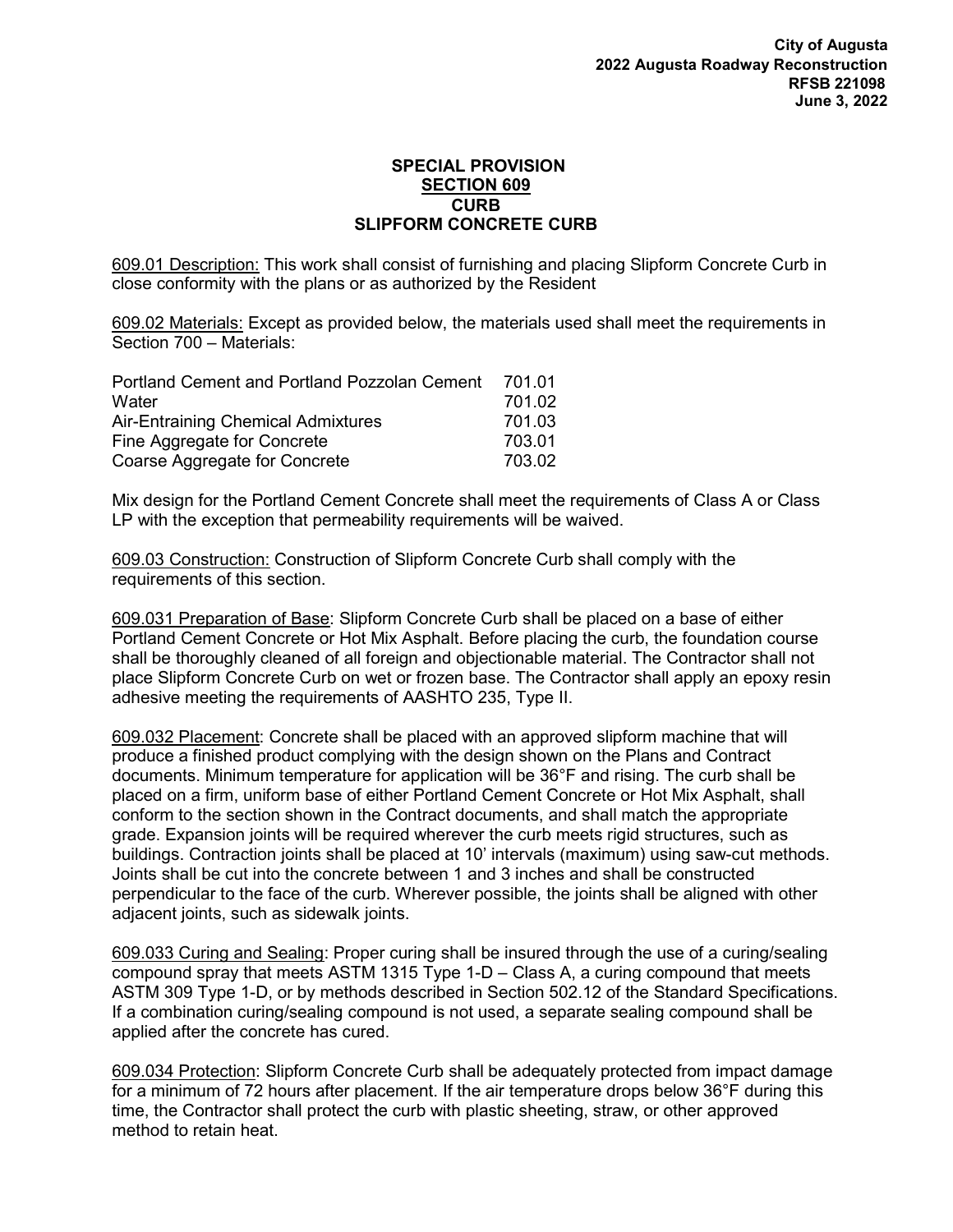609.035 Acceptance: Curb may be rejected for inconsistencies in finish and alignment or deficiencies in entrained air content or compressive strength. All damaged or rejected curb shall be removed and replaced at the Contractor's expense.

609.04 Method of Measurement: Concrete Slipform Curb will be measured for payment by the linear foot along the face of curb at the elevation of finished grade, completed in-place and accepted by the Resident.

609.05 Basis of Payment: The accepted quantities or curb will be paid for at the contract unit price per linear foot. Such payment will be considered full compensation for all materials, labor, and incidentals necessary to complete the installation of Concrete Slipform Curb.

Removal of existing curb and backing up of curb, as necessary, will not be paid directly, but will be considered incidental to the Concrete Slipform Curb Item.

Terminal Ends for Concrete Slipform Curb will not be measured separately for payment, but will be measured and included for payment in the total quantity of Concrete Slipform Curb, as described in Section 609.04.

Payment will be made under:

Pay Item: **Pay Unit:** Pay Unit: **Pay Unit:** Pay Unit: **Pay Unit:** Pay Unit: **Pay Unit:** 

609.21 Concrete Slipform Curb LF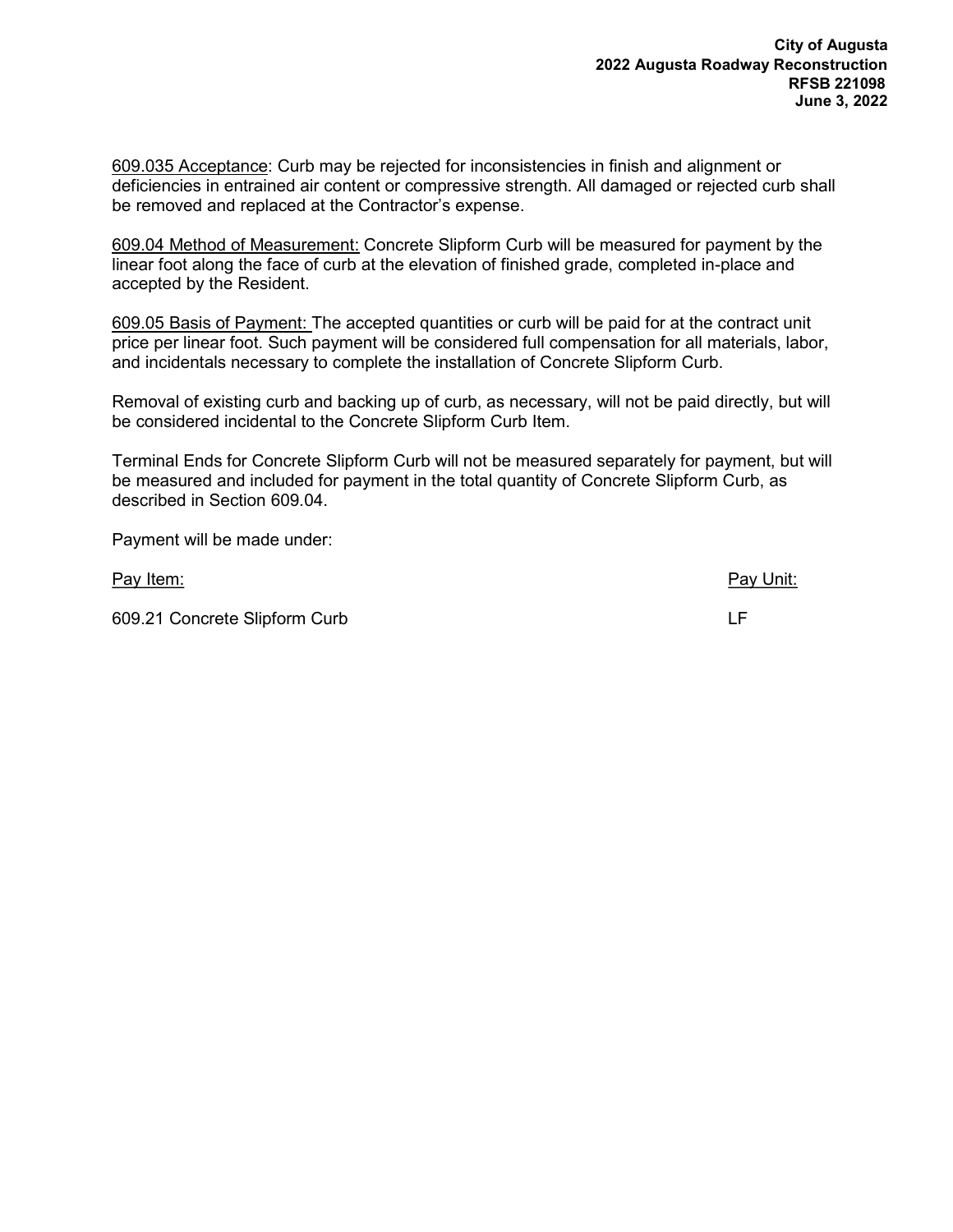#### SPECIAL PROVISION SECTION 652 MAINTENANCE OF TRAFFIC

652.8.1.2 Payment by Lump Sum: Amend this section with the addition of the following:

"The contract lump sum price for Maintenance of Traffic Control Devices shall be full compensation for all equipment, labor, and materials necessary to comply with the Contractor's Traffic Control Plan. This includes, but is not limited to, construction signs, drums, cones, barricades, and flaggers."

The Contractor shall submit a traffic control plan for the overall project for approval by the City. The traffic control items in this pay item shall be considered for the road reconstruction and paving items; the traffic control for the utility work shall be in accordance with the Measurement and Payment section of GAUD's bid documents.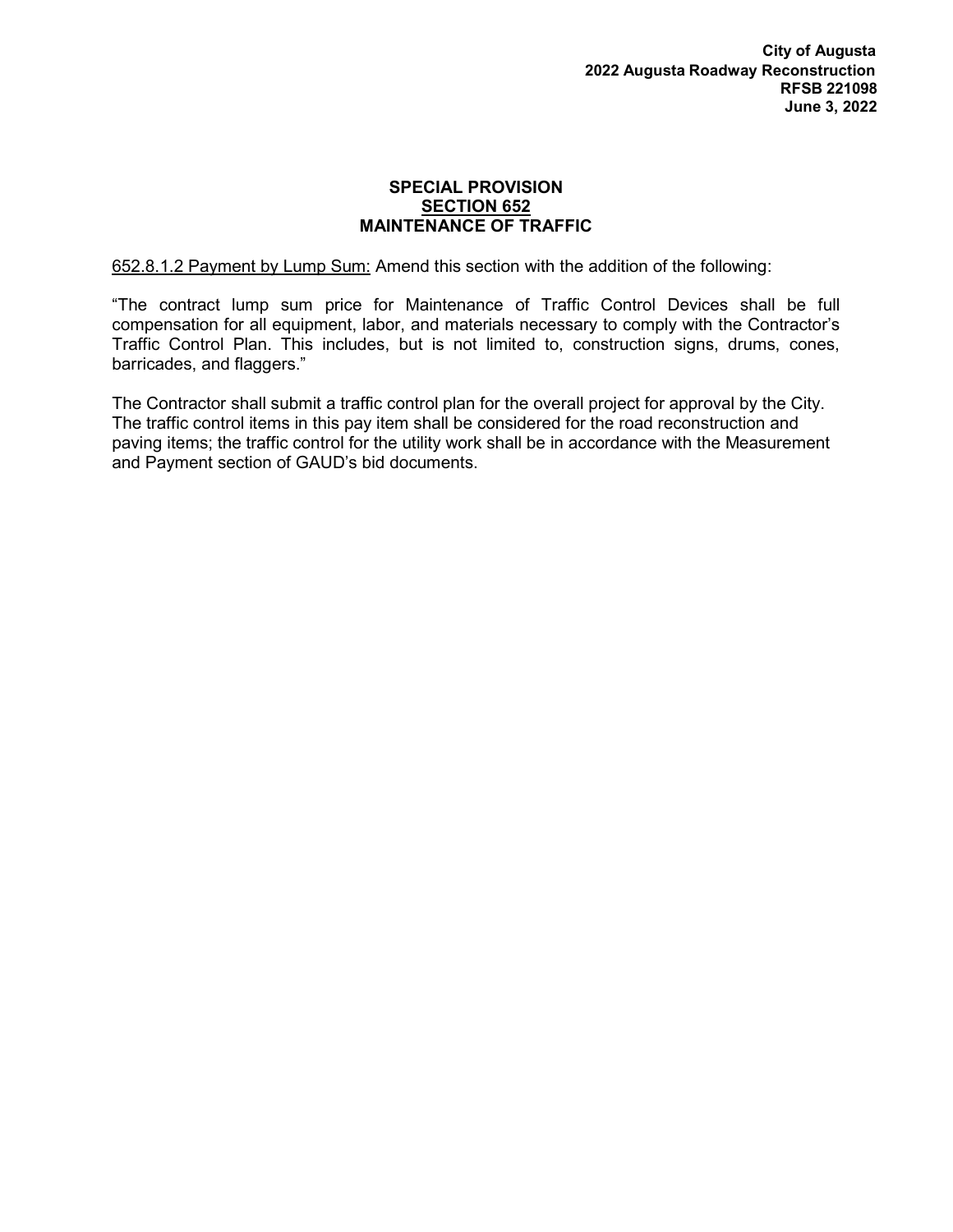## SPECIAL PROVISION SECTION 703 AGGREGATES

703.01 Description: This work shall consist of placing Type B Underdrain Sand or  $\frac{3}{4}$ " stone above the storm drain trench as shown on the Drawings. This item covers the fill material from the top of the stone of the storm drain (six (6) inches above the top of the pipe) to subgrade elevation.

703.02 Construction Requirements: The work shall consist of all necessary equipment, materials, and labor to provide and install, granular material above the storm drain trenches that are oriented parallel to the road, exclusive of underdrain trenches. Either sand or stone may be used, if sand is used, non-woven geotextile shall be placed in between the sand and the stone of the storm drain trench.

703.03 Materials: Materials shall meet the requirements specified in Division 700 – Materials:

- Crushed Stone  $\frac{3}{4}$ -Inch 703.13
- Granular Borrow 703.19
- Underdrain Backfill Material 703.22
- Separation Geotextile 722.04

703.04 Method of Measurement: Measurement will be per linear foot of trench filled with material above the storm drain.

703.05 Basis of Payment: The accepted quantity of Granular Borrow will be paid at the contract price per linear foot of trench. This payment will be considered full compensation for all labor, equipment, and materials necessary to complete the work, including, but not limited to the following:

- Furnishing, placing, and compacting granular fill.
- Furnishing and placing separation geotextile if sand is used above the stone.

Payment will be made under:

Pay Item **Pay Unit** 

703.19 Granular Borrow Linear Foot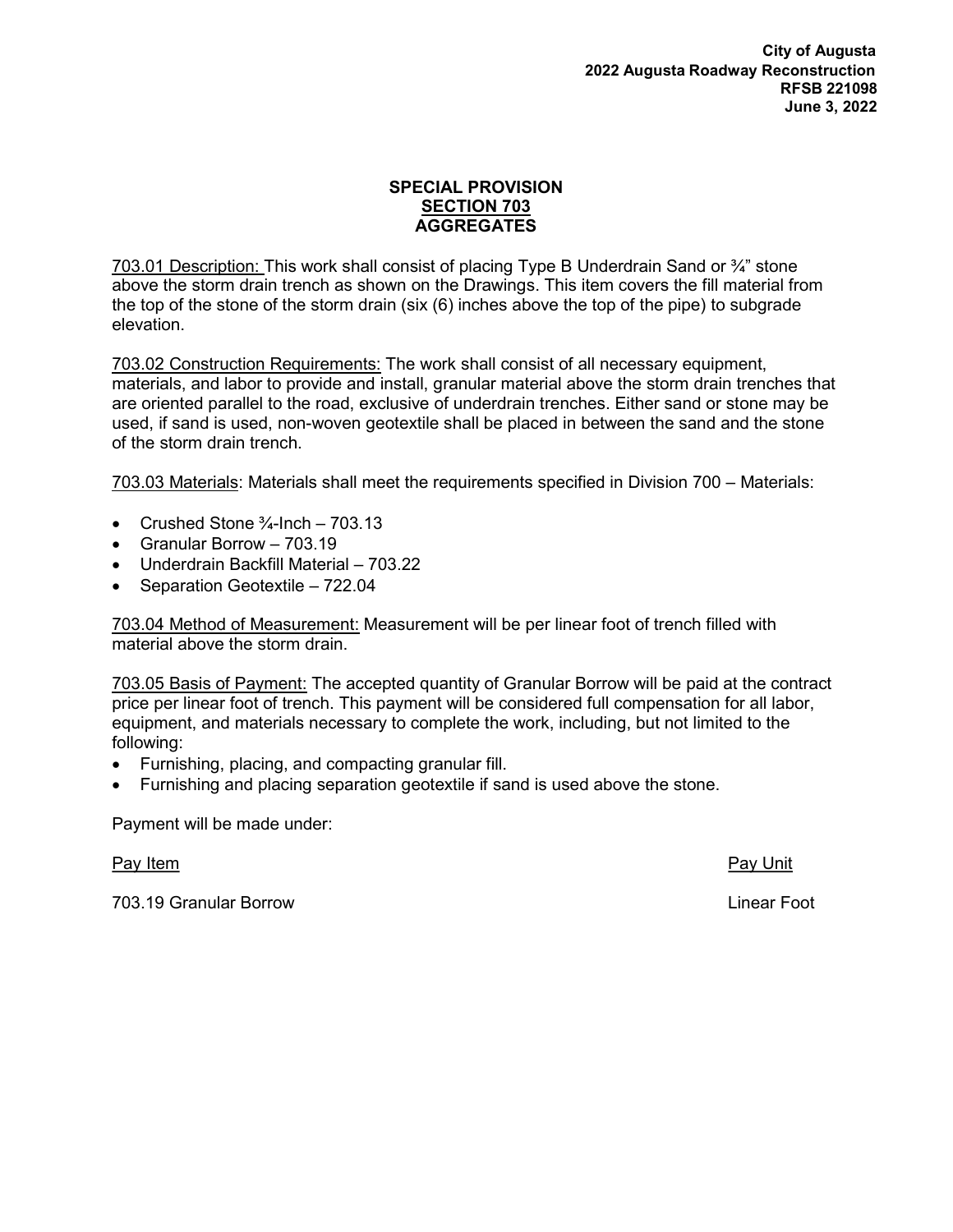## **DOCUMENTS AND SPECIFICATIONS**

**FOR** 

# **CUSHNOC DRIVE STORM DRAIN REPLACEMENT WATER AND SEWER STRUCTURE ADJUSTMENTS**



# **AUGUSTA, MAINE**

# **MAY 2022**

**Summary of Utility Work Greater Augusta Utility District**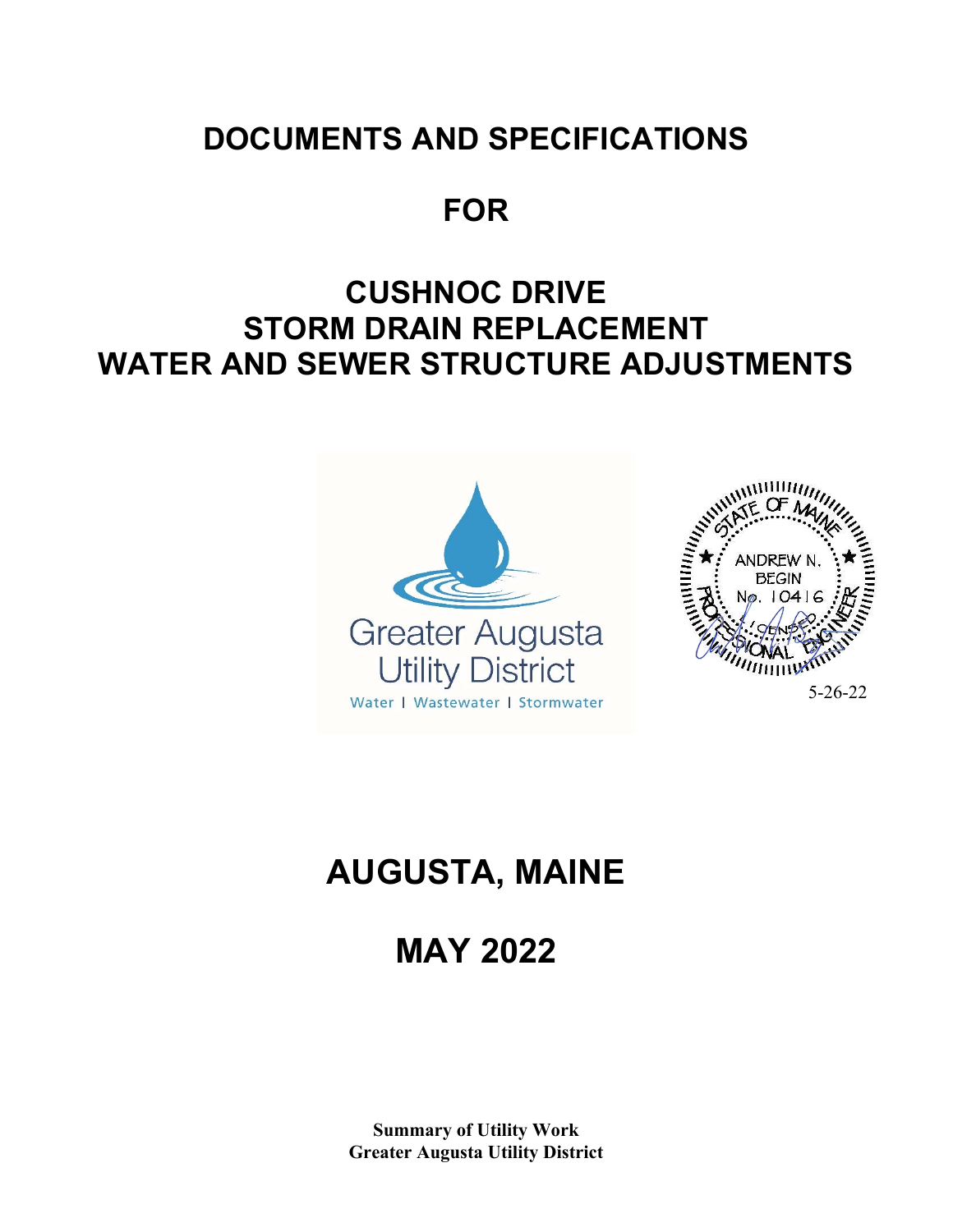The Greater Augusta Utility District (GAUD) is responsible for the Water, Sewer and Storm Utilities on this project. The following outlines the scope of work for GAUD staff, and the scope of work for the hired contractor as it relates to our utilities. The District will be responsible for providing the necessary castings that are not being reused, or that are new. Specifications for precast structures, mortar, grade rings, brick, etc. can be found online at:

http://www.greateraugustautilitydistrict.org/docs/GAUD\_Specifications\_April\_2017-2.pdf

## **Water System Infrastructure**

- The Contractor is responsible for all water service shut offs and valves boxes in the construction area.
- The Contractor will raise all water service shut offs and valves boxes in the pavement prior to final paving. Contractor to provide a 1 week notice.
- The Contractor will adjust all water service shut offs prior to final grading.
- GAUD will provide service boxes, gate box tops and gate box covers if existing castings cannot be reused.
- GAUD will inspect work done by others.
- The Contractor shall replace damaged infrastructure caused by the work.

## **Sanitary Infrastructure**

- The Contractor shall rebuild all sanitary structures identified in the work scope, for the proper pavement grade.
- GAUD will provide frame and cover inventory, if existing castings cannot be reused.
- The Contractor is responsible for structure adjustments.
- GAUD will inspect work done by others.
- The Contractor shall replace damaged infrastructure caused by the work.

## **Storm Drain Infrastructure**

- The Contractor shall upgrade the storm drain system as shown on the plans and described in the contract documents.
- The Contractor shall rebuild all storm structures identified in the work scope, for the proper pavement grade.
- GAUD will provide frames and covers (or grates) for newly installed infrastructure.
- GAUD will provide frame and grates for existing storm structures if existing castings cannot be reused.
- The Contractor is responsible for structure adjustments on existing and newly installed infrastructure.
- GAUD will inspect work done by others.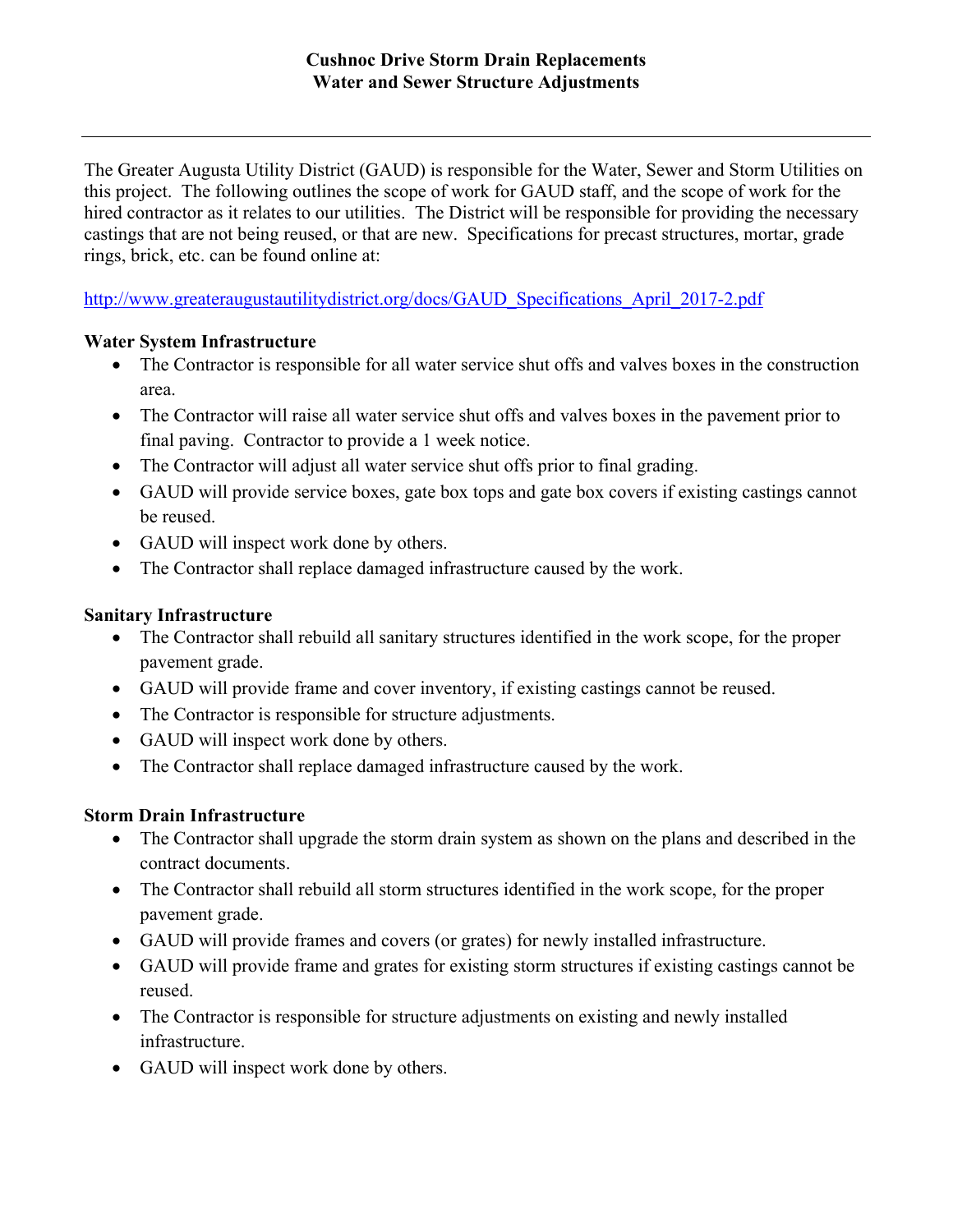## **Storm Drain Replacement and Water, Sewer, Storm Structure Adjustments**

## **1. DESCRIPTION:**

The Contractor shall provide all goods and services necessary to complete the construction described in the Contract Documents for the Project (the "Work"). The Work consists of Storm Drain Replacement, Adjusting Gate Box Tops, Sanitary and Storm frames and covers (or grates). All work associated with the Storm Drain replacement must be accomplished in strict compliance with GAUD Specifications. Adjusting Gate Box Tops, Frames and Covers (hereinafter referred to F  $\&$  C) associated with sanitary sewer manhole structures, newly installed storm drain manhole structure and catch basin structures to accommodate the City of Augusta's Street work on Cushnoc Drive. All Gate box tops and structures  $F \& C$  must be rebuilt prior to final paving by the City of Augusta's contractor. This work will generally include the cutting and removal of pavement; excavation around existing gate boxes to a minimum of 12" below the top section; removal of existing frame and cover and all brick or supporting structure down to the top section; removal of all mortar on the top section to create a clean flat surface; removal of any debris that happens to fall into gate boxes and the bottom of the manhole structure, installation of precast concrete grade ring of appropriate thickness under frame and cover; application of mortar to set grade ring on top of structure and frame on top of grade ring; installation of new gate box tops and F & C's set to grade; GAUD will provide new F & C's to replace worn F & C's deemed not suitable for use; cutting of any frame corners overhanging structure; parge coating of frame and grade rings to top of manhole structure; backfill and compaction of gravel in the excavation to within 6" of the existing shim course pavement grade. Installation and compaction of HMA pavement within excavated area.

## **2. MATERIALS:**

Temporary Steel Plates - Steel plates shall be a minimum of 5/8" thick x 36" wide and 36" long and be rated to support an H-20 loading. Plates shall be flat as to create a tight bond with the surface of the manhole structure to prevent any soils from entering structure.

Precast Concrete Grade Rings – Grade Rings shall be precast reinforced concrete with a minimum 4,000 psi after 28 days.

Brick – shall be Grade H (hard) brick conforming to the Federal Specifications for Building Brick (common) Designations SS-B-656 and amendments thereto, new and of first quality, solid, sound, hard burned through out of uniform color, and equal in quality to samples which shall have been approved by the District.

Mortar – Mortar, except as otherwise specified, shall consist of one part Portland Cement Type II, and one part Mortar Cement, and four parts Mortar Sand. Sand shall be approved by the District. A quick-set mortar may be acceptable upon review of submission.

Frame and Cover (provided by GAUD) - Manhole frames and covers shall be East Jordan or approved equal. Covers shall be solid and clearly marked as "Sewer".

Frames shall be provided to accept a 24" diameter cover and shall be a height of 5".

Frame and cover shall be rated for an H-20 loading.

Pavement Replacement – Pavement replacement shall meet the MEDOT specifications for Hot Mix Asphalt 12.5 mm Base and shall be placed in lifts of a compacted thickness of no greater than 2". All butt joints shall be swept clean and tack-coated prior to installation of hot mix asphalt. Tack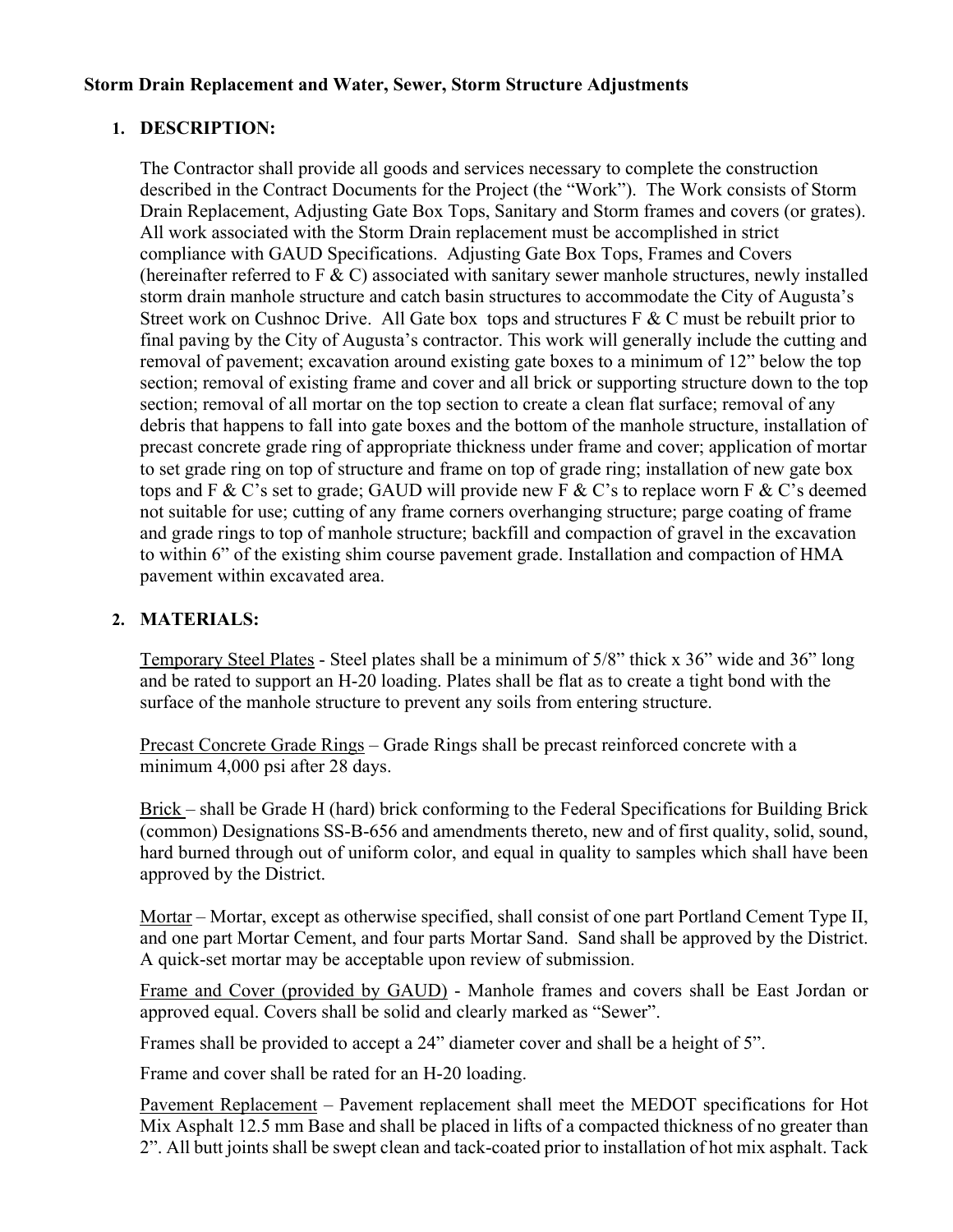coat only needs to be applied when installing hot mix asphalt after raising  $F \& C$  prior to final surface paving by the City's contractor.

## **3. CONSTRUCTION:**

The Contractor shall coordinate all of its Work with the paving operations. Gate Box and  $F \& C$ adjustments may be required to be performed at night, if requested by the contractor.

Contractor is responsible for all traffic control associated with the adjustment Gate Boxes and F  $\&$ Cs, including but not limited to, signage; flagging, if necessary; cones; barricades; special reflective equipment for nighttime work; traffic officers, if necessary; and any other traffic control devices required per the MUTCD and/or the authority having jurisdiction.

Contractor shall cut existing pavement around each Gate Box and manhole  $F \& C$  to be adjusted by a means that will create a smooth, flat vertical surface. Pavement openings per each manhole F&C adjustment shall be no greater than 6 feet wide by 6 feet long. All pavement cutting by mechanical means shall be accomplished using water to eliminate dust.

Contractor shall remove all existing pavement around each structure adjustment down to the existing gravel surface. Pavement shall be disposed of properly.

Contractor to excavate around structure to an adequate width and depth to facilitate the removal of the existing  $F \& C$  down to the top of the manhole structure and place a steel plate over the manhole opening so that the opening is completely covered and the plate is lying flat on the surface.

Contractor to remove all debris that may fall into manhole structure during the removal of the existing F & C. Debris must be removed prior to installing steel plate and backfilling.

Contractor shall backfill the entire opening with the gravel that was removed to a depth of 4" below the existing roadway surface. Gravel shall be smooth and thoroughly compacted as to not settle with traffic loading. Additional gravel may be required to fill the space where the existing  $F \& C$ and existing pavement were removed. This gravel is incidental to the adjustment.

The Contractor shall replace each F & C that has been deemed unfit for re-installation with a new F & Cs provided by the District. The District's field inspector will make the final determination as to each F & C reuse.

Contractor shall use Precast Concrete Grade Rings for all F & C adjustments. Grade rings shall be sized per structure adjustment so that one grade ring is used per adjustment to limit the number of joints. Lifting ears of grade rings shall be set smooth with the surface of the ring and not left to protrude. Grade ring shall be set concentric with the manhole opening. Provide adequate temporary covers to prevent accidental entry until final placement of  $F \& C$  is made.

Bricks meeting the enclosed specification may be used in no more than one layer thick under the F & C or as shims to set the proper slope for the F & C. Wood shims will not be allowed.

The Contractor shall set each  $F \& C$  to match the slope of the roadway in all directions and shall set the top of the frame rim at a grade that is  $\frac{1}{4}$ " below the final pavement grade as established by the City of Augusta. F & C shall be set concentric to the manhole opening. Used F & C shall be free of all old mortar, debris and scale prior to re-installation.

Contractor shall mortar all joints between the top of the manhole structure and the grade ring and between the grade ring and the new or existing  $F \& C$ . All mortar joints shall be a minimum of  $3/8$ " thick and a maximum of  $\frac{1}{2}$ " thick and shall be continuous throughout the surface area of the joint.

Contractor shall trim the bottom flange of any  $F \& C$  that would overhang beyond the outside vertical plane of the manhole structure. Trimming shall be accomplished by mechanical means and not by breaking bottom flange by striking with any object.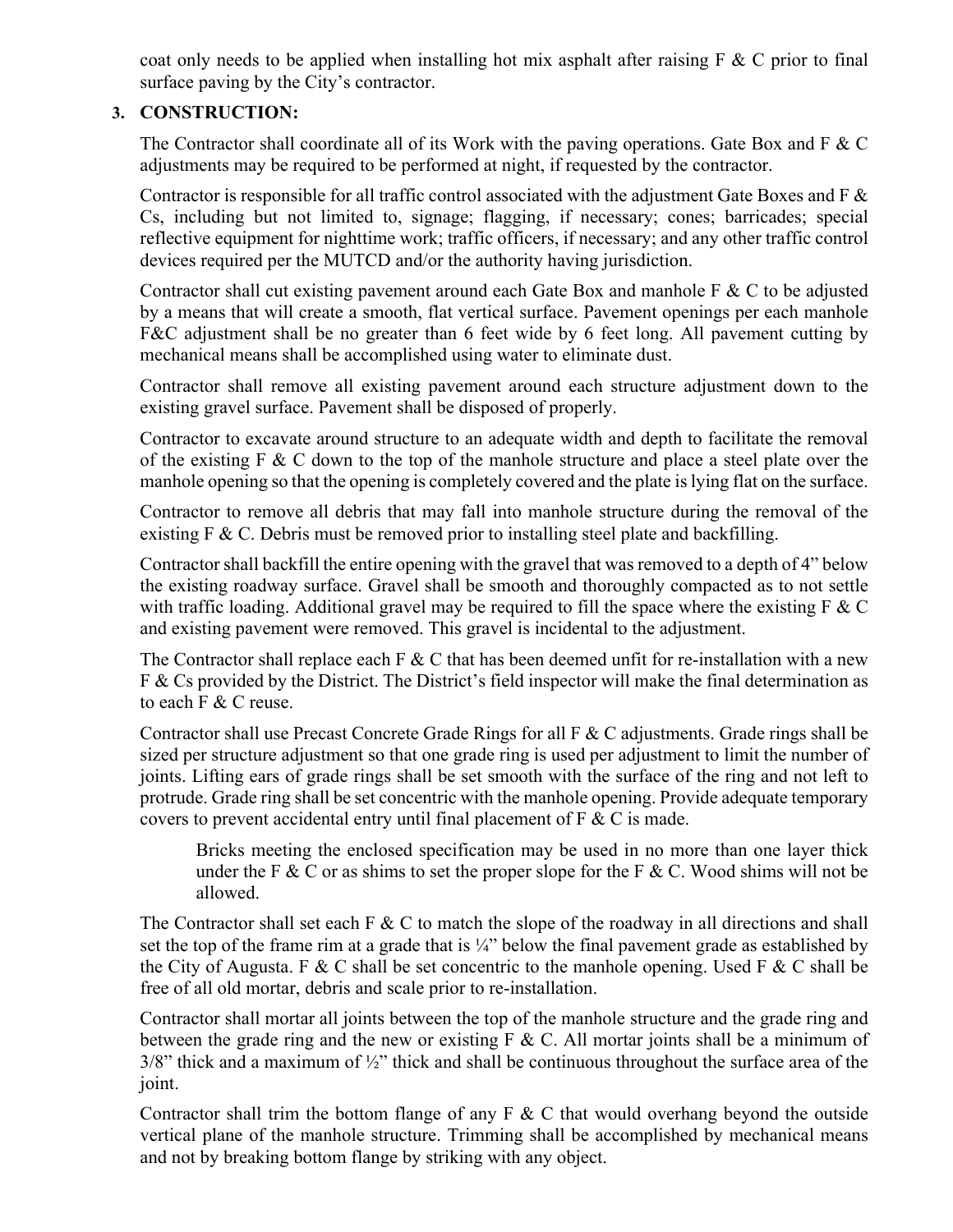Contractor shall parge over the entire outside surface area of the components used in the adjustment of the F & C from 2" above the bottom flange of the F & C to the top of the manhole structure. The parge shall be a minimum of 3/8" thick and shall create a smooth surface along the entire outside of the adjustment components to prevent infiltration and the possibility of frost grabbing hold of the structure.

Contractor shall parge the grade ring or brick surface area inside the manhole opening to create a smooth surface with no protrusions into the opening.

All masonry work shall be protected from drying too rapidly by using burlaps which are kept moist, or by other approved means.

Contractor to remove all debris that may fall into manhole structure during the adjustment of the F & C. Debris shall be removed prior to installing pavement replacement.

Contractor shall backfill excavation as soon as all mortar has cured properly. Existing gravel may be used up to 9" below existing pavement grade then 3" of Type A gravel shall be placed as a base for the hot mix asphalt. Type A gravel shall be graded smooth matching the slope of the roadway surface in all directions and graded to allow for pavement thicknesses as outlined in Item 1 above. All gravel and backfill material shall be thoroughly compacted so no settlement occurs.

Contractor shall install 12.5mm base hot mix asphalt in each structure adjustment opening, to the pavement thicknesses as outlined in Item 1 above, prior to the surface paving taking place by the City's contractor. Pavement replacement must occur immediately following the structure adjustment to accommodate traffic. Pavement shall be installed to match existing roadway surfaces in all directions and shall be thoroughly compacted so no settlement occurs. Pavement shall be placed in maximum 2" lifts to the required thickness.

The exterior of the rim of the F & C left exposed prior to the City's contractor installing the final surface pavement shall be spray painted white to make it visible to the traveling public.

## **4. USE OF TEMPORARY PAVEMENT:**

The utility work is meant to be installed just before the road reconstruction efforts, thus not requiring the use of temporary pavement. However, the City of Augusta was considering phasing the road work. If the Contractor choses to complete a portion of the road work in 2022 and another portion in 2023, we understand the storm drain needs to be installed first. We do not mind the Storm infrastructure being completed in one season, if the road work is phased over two seasons. The District will entertain payment of temporary pavement for up to 650 feet of trench, 6' wide and a pavement thickness of 2-inches. Anything beyond that length will be at the contractor's expense. The use of temporary pavement will not be allowed if the Contractor choses not to complete any roadwork within the 2022 construction season, this is meant only for phasing road reconstruction work.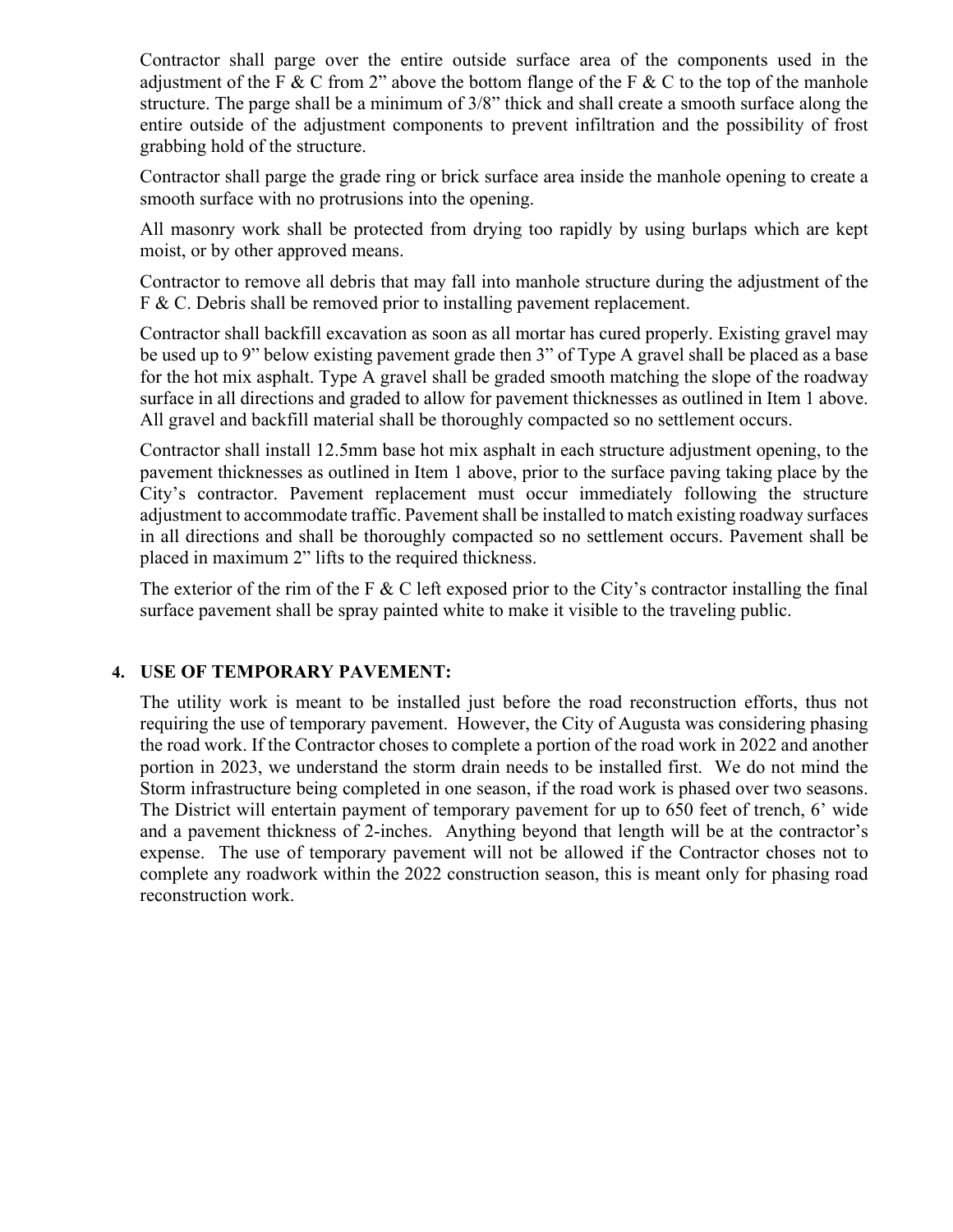## **Schedule of Prices Cushnoc Drive Storm Drain Replacement, Water & Sewer Structure Adjustments Greater Augusta Utility District**

| <b>ITEM</b><br><b>NUMBER</b>   | APPROX.<br><b>QUANTITY</b> | <b>ITEM NAME</b>                    | <b>UNIT</b><br><b>MEASUREMENT</b> | <b>UNIT PRICE</b>         | <b>AMOUNT</b> |  |
|--------------------------------|----------------------------|-------------------------------------|-----------------------------------|---------------------------|---------------|--|
| 1A                             | 10'                        | 6" PVC Pipe                         | L.F.                              | $\mathbb{S}$              | \$            |  |
| 1B                             | 160'                       | 8" PVC Pipe                         | L.F.                              | $\boldsymbol{\mathsf{S}}$ | \$            |  |
| 1 <sub>C</sub>                 | 360'                       | 12" PE Storm Pipe                   | L.F.                              | \$                        | \$            |  |
| 1D                             | 520'                       | 15" PE Storm Pipe                   | L.F.                              | \$                        | \$            |  |
| 1E                             | 471'                       | 18" PE Storm Pipe                   | L.F.                              | \$                        | \$            |  |
| 2A                             | 17'                        | 4' Dia. Manhole                     | V.L.F.                            | \$                        | \$            |  |
| 2B                             | 74'                        | 4' Dia. Catch Basin                 | V.L.F.                            | \$                        | \$            |  |
| 2C                             | $\overline{4}$             | 2' DIA CB (Type "F")                | Each                              | \$                        | \$            |  |
| 3                              | 400'                       | <b>Trench Insulation</b>            | L.F.                              | \$                        | \$            |  |
| 4A                             | $9\,$                      | <b>SMH F&amp;C Adjustment</b>       | Each                              | \$                        | \$            |  |
| 4B                             | 3                          | <b>CB F&amp;C Adjustment</b>        | Each                              | \$                        | \$            |  |
| 4C                             | $\overline{7}$             | Gate Box Top<br>Replacement         | Each                              | $\boldsymbol{\mathsf{S}}$ | \$            |  |
| $\overline{5}$                 | 60                         | <b>Temp Pavement</b><br>HMA 12.5 mm | Ton                               | \$                        | \$            |  |
| <b>Total Bid Price</b>         |                            | $\mathfrak{S}$                      |                                   |                           |               |  |
| $\Lambda\Lambda\Lambda\Lambda$ | <b>TOTAL, BID PRICE</b>    |                                     |                                   |                           |               |  |

(Words)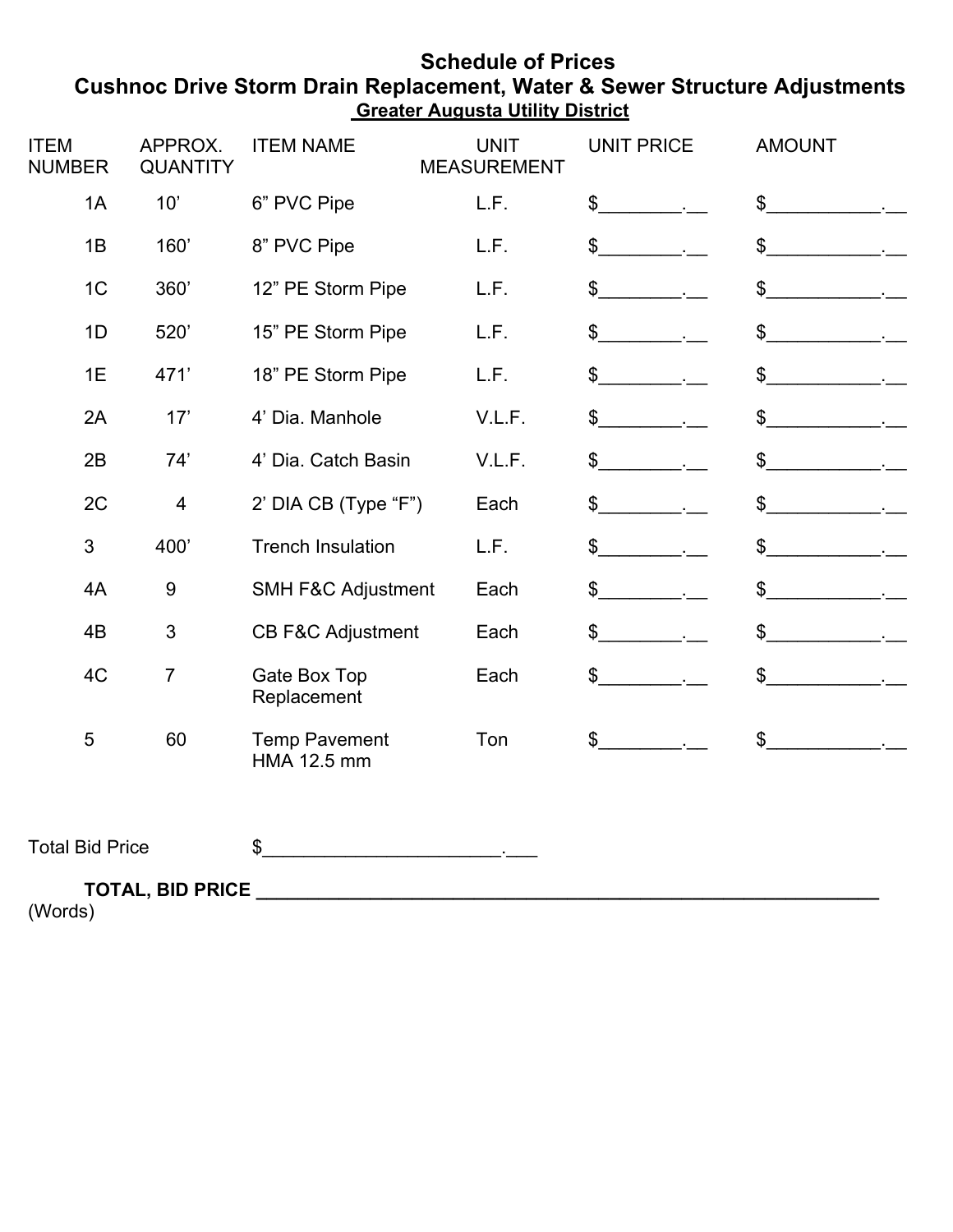## **MEASUREMENT AND PAYMENT**

#### ITEM DESCRIPTION

- 1 Gravity Storm Drain Pipe
- 2 Manholes & Catch Basins
- 3 Trench Insulation
- 4 Existing Storm Drain, Sewer Structure Adjustments and Gate Box Top Replacement
- 5 Temporary Pavement, HMA

## ITEM NO. 1: INSTALLING PIPE – GRAVITY STORM DRAIN

This item includes all labor, materials and equipment required to furnish and install the gravity sanitary and storm drain piping as shown on the plans and described in the contract documents. The length of gravity pipe to be paid for under this item shall be the length measured in linear feet, to the nearest whole foot, along the slope of pipe for each applicable section of gravity sewer, storm drain between manhole and catch basin center lines with no deduction for manholes, wyes, tees, chimneys, catch basins or drain manholes.

The unit price per linear foot of pipe bid for respective item shall include pavement cutting, removal and disposal of pavement, trench excavation, trench shoring, dewatering, the handling and installing of the pipe, pipe bedding, non-woven geotextile fabric, cover material, including special cover materials for storm drain, replacement of temporary road base, maintenance of trench surface, removal and abandonment of existing catch basins and storm piping, capping new and abandoned mains, and all other accessories together with backfilling and compacting the trench, testing for leakage, together with all materials, labor, tools, equipment, and incidentals necessary to complete the work under each item.

Payment shall be at the unit price in the bid schedule. Partial payment shall be according to the following schedule:

 Installation, Backfill & Surface Restoration 90% Bid Price Testing and/or CCTV Inspection 10%

## ITEM NO. 2: MANHOLES & CATCH BASINS

This item includes all labor, materials and equipment required to furnish and install manhole and catch basin structures as shown on the plans and described in the contract documents. Payment for manholes and catch basins shall include all excavation and backfill, pavement cutting, bedding, non-woven geotextile fabric, polyethylene wrap, boots, stainless steel clamps, manhole rungs, mortar, placement or finishing of inverts, trench shoring, trench maintenance, erosion control, restoration, insulation, all necessary drainage or dewatering, traffic control, installation of frames, grates and covers, and other equipment necessary for a complete unit shall be made at the applicable contract unit price bid for the structure listed in the Proposal. Depth will be measured from the top of the frame to the lowest invert for manholes, from top of the frame to the inside bottom of the sump for 4' dia. catch basins. F-basin's measurement will be each. This item also includes all work necessary for the removal and disposal of all old manholes and catch basins. The District reserves the right to retain old frames/covers/grates.